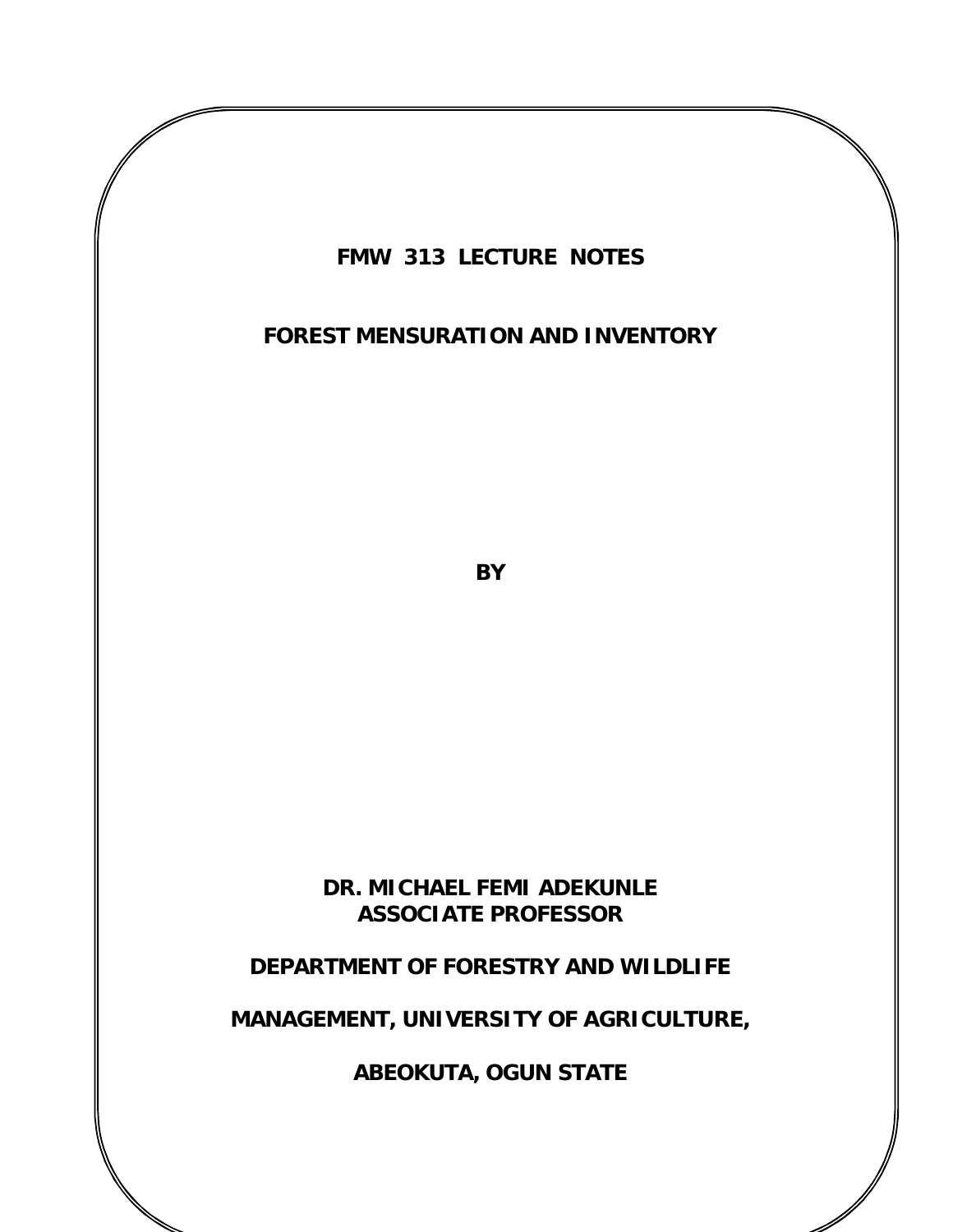- Ref. 1. Forest Mensuration by Husch, Miller & Boers (1962) (Ronald Press).
	- 2. Forest Inventory vols. I & II by Leotsch, Zohrer, & Haller (1973) (BLU – Verslag).

## **MEASUREMENT IN FOREST**

### **What is measuration?**

It is defined as the act, process, art or science of measuring; that branch of mathematics concerned with measures of approximate of lengths of lines, areas of surfaces and volumes of solids.

### **Other Definitions:**

- i) Bruce and Schumacher (1950), defines forest measuration as the determination of diameters lengths or volume either of standing timer or product got there from such as sawn logs and the determination of rates of growth.
- ii) Graves (1906), defines it as the determination of volume of logs, trees, and stands and with the study of increment and yield.
- iii) In 1965, Iloessals defined measuration as the inclusion of forest land areas, the measurement and the estimation of volume of trees, stands and forests. The investigation of development of tree and stand as well as the determination of the production of forest.
- iv) Husch (1972), defines forest measuration as being one of the main stores in the foundation forestry. Whether one considers forest measuration to deal only with the determination of the volume of logs, tree and stands and the study of growth and yield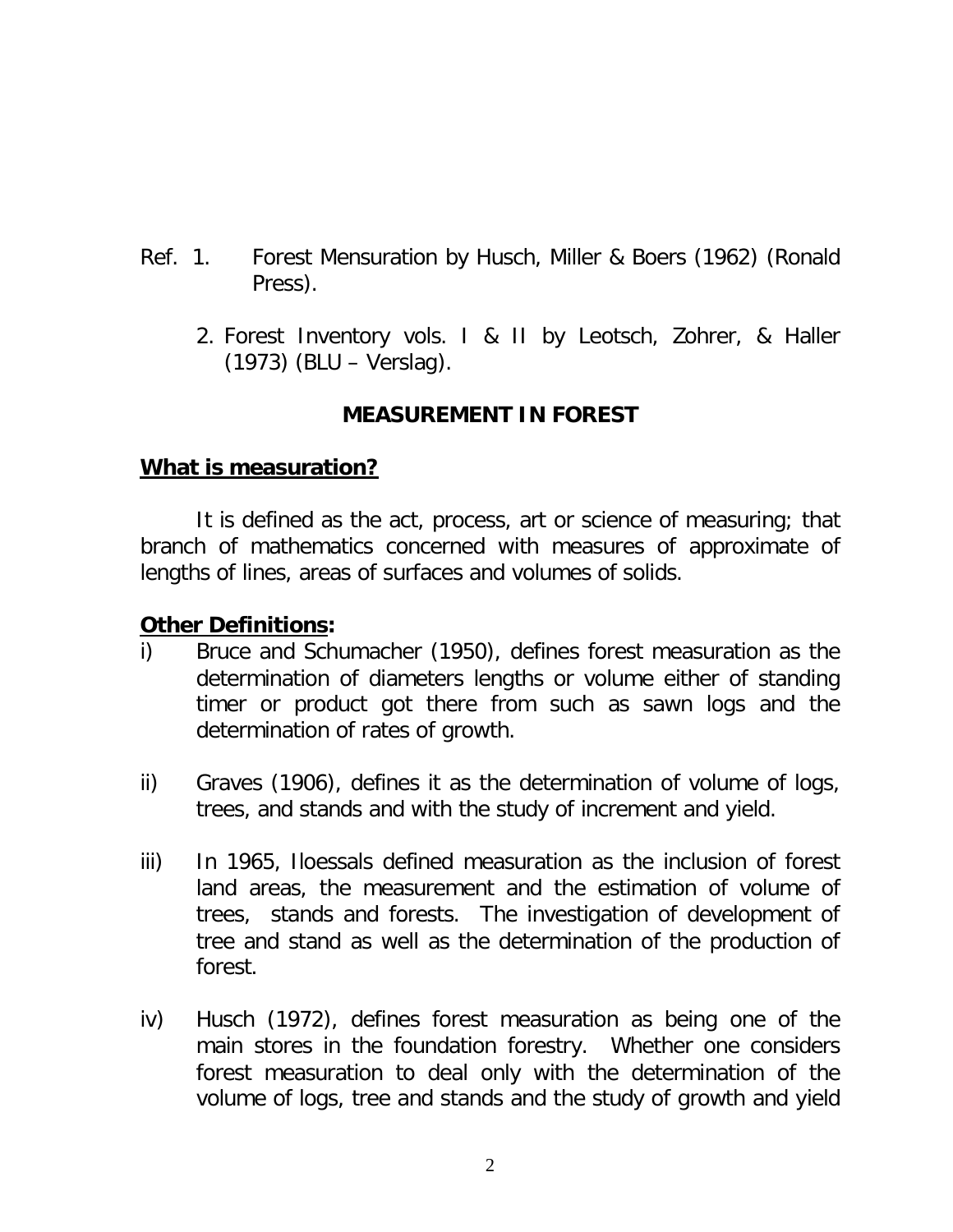or in a wider more modern context, hits main objective is to provide quantified information for intelligent decision making.

- **GROWTH:-** It is a phenomenon of increase in size or general process of change with time.
- **INCREMENT:-** A quantitative increase in size which results the penomenon of growth.
- **YIELD:** This refers to the accumulated increment, the aggregation of material useful for some purpose at a particular time.

### **PURPOSE OF MEASUREMENT IN FOREST**

- 1. **VALUATION:** The more intensive the utilization the nearer will the out-turn approaches the total volume of the tree. Measurement will prevent cheating between the seller a buyer and consequently a standard would set.
- 2. **MANAGEMENT:** Measurement is undertaken to meet a continuous demand, the wood producer is interested in the extent of the forest and also in the quantity of the material standing in the forest.
	- 3. **RESEARCH:** Measurement is adopted to meet future demand in quantity and quality of the forest product i.e. Research is conducted into the system of Silviculture and management which mean result in higher rate of production or in maximum production of the desired material product.

### **MEASUREMENT SYSTEMS**

There are 2 most important systems of measurement i.e.

(i) British or Imperial and (ii) Metric systems.

Conversion of Measurement Units

a) Conversion factors for linear measures  $1$  inch =  $2.54$ cm  $1 \text{ cm} = 0.3937$  inch  $1$  foot = 30.48cm  $1 m$  = 39.38 inches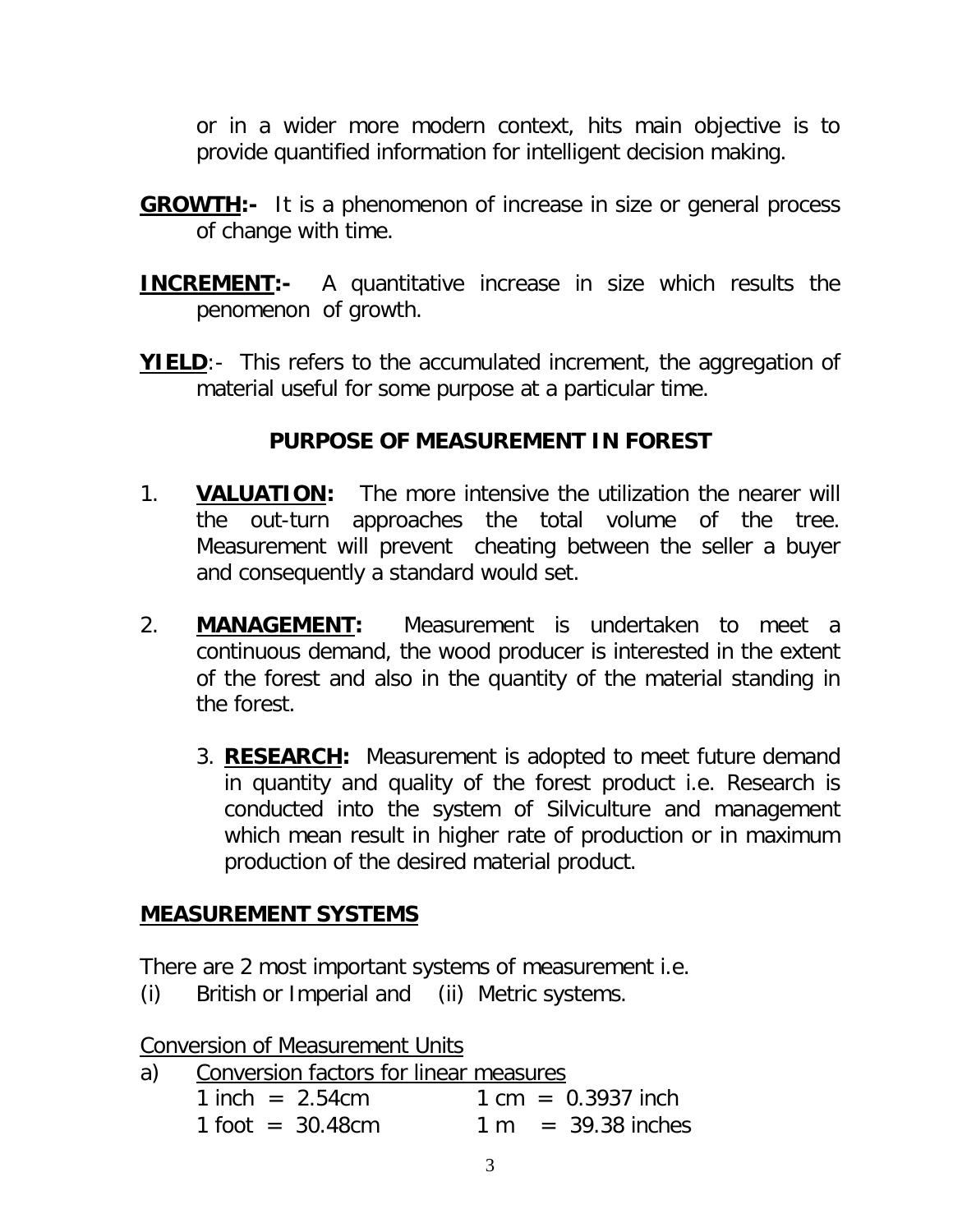| 1 yard = $91.44cm$  |  | $1 m = 3.2808$ feet                  |
|---------------------|--|--------------------------------------|
| 1 mile = $1.6093km$ |  | $1 m = 1.0936 \text{ yards}$         |
|                     |  | $1 \text{ km} = 0.6214 \text{ mile}$ |

| b) | Conversion factors for square measures                           |                                   |
|----|------------------------------------------------------------------|-----------------------------------|
|    | 1 sq. inch = $6.4516$ cm <sup>2</sup>                            | $1 \text{cm}^2$ = 0.1550 sq. in.  |
|    | 1 sq. foot = $0.0929m^2$ 1m <sup>2</sup> = 10.764 sq. ft.        |                                   |
|    | $1$ acre = 0.40469ha $1$ ha = 2.471 acres                        |                                   |
|    | 1 sq. mile = $2.59 \text{ km}^2$ 1km <sup>2</sup> = 247.1 acres  |                                   |
|    |                                                                  | $1 \text{km}^2$ = 0.3861 sq. mile |
| C) | Conversion factors for cubic measures                            |                                   |
|    | 1 cu. m = $16.387 \text{cm}^3$ 1 cm <sup>3</sup> = 0.610 cu. in. |                                   |
|    | 1 cu. ft = $0.2832m^3$ 1m <sup>3</sup> = 35.314 cu. ft.          |                                   |
|    | 1 cu. yd. $= 0.764553$                                           | $1m3 = 1.308$ cu. yd              |
|    |                                                                  |                                   |
| d) | Conversion factors for weight measures                           |                                   |
|    |                                                                  |                                   |

| 1 oz  | $= 28.35g$    | 1 q    | $= 0.0252$ oz  |
|-------|---------------|--------|----------------|
| 1 ib  | $= 453.60g$   | $1$ kg | $= 2.205$ lbe. |
| 1 gtr | $= 12.701$ kg |        |                |
| 1 cwt | $= 50.802$ kg |        |                |

# **THEORY OF TREE MEASUREMENTS**

## **1. DIAMETER:**

The diameter of a tree normally decreases from the base to the tip. For purpose of standardization the point of measurement of tree diameter has been kept at breast height practice though the exact point of breast height varies from 1.3m (51 inches) in countries with metric system to 4.5 feet (54 inches) in countries using imperial system such as Canada, U.S.A. Malaya, Ghana, Sierra Leone etc.

## General Guide to Nigeria Practice in Breast Height Measurement

- a) On sloppy ground, measure breast height from the ground on the uphill side of the tree.
- b) Where tree develops a mound of soil and litter around the base, displace this if it is very loose otherwise measure from the highest point.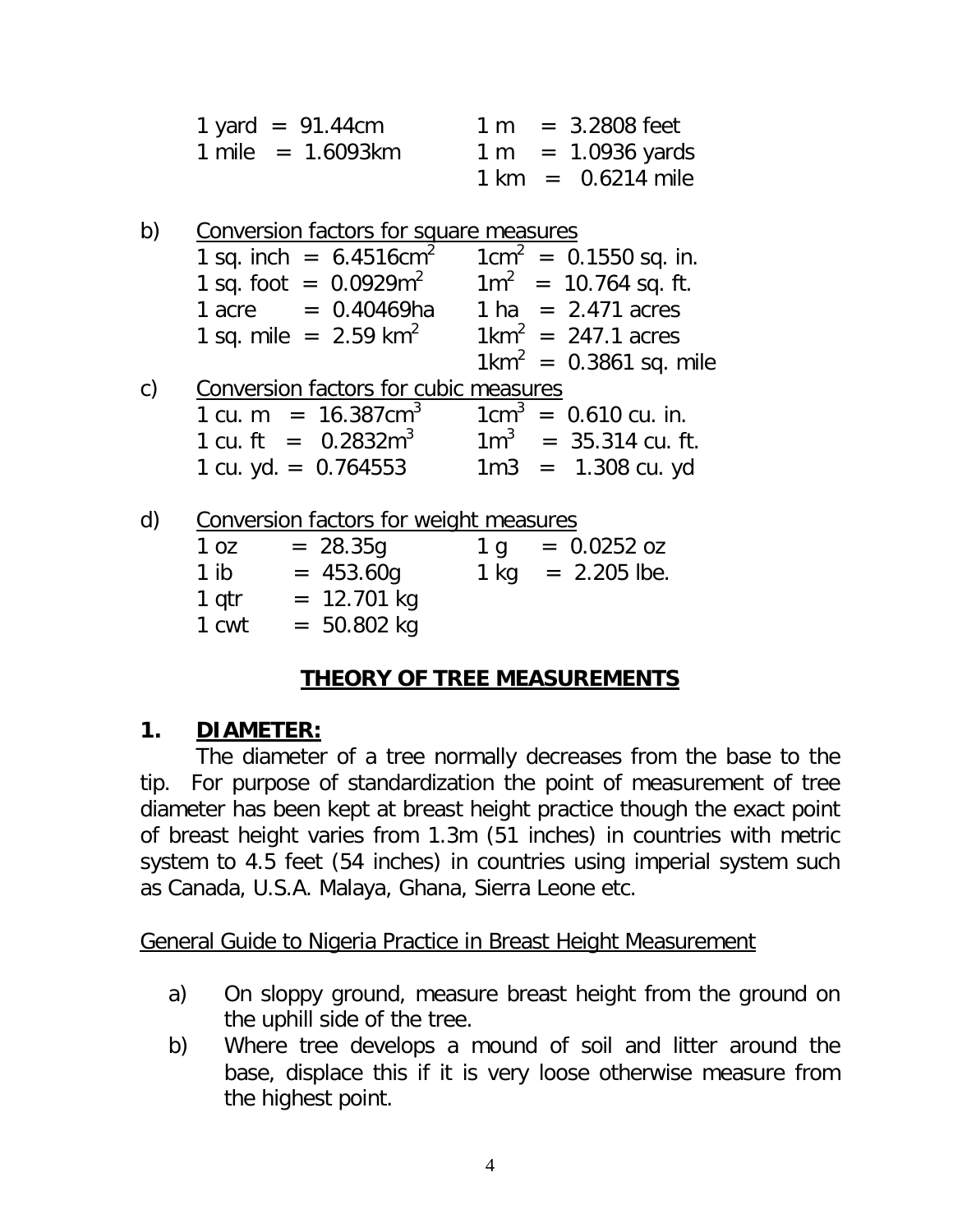- c) If the tree folks below breast height, treat as 2 stems but if the branching is above breast height treat as 1 stem.
- d) Remove any material that is foreign at breast height point i.e. the material which is not an actual part of the tree such as vines, chimbers, loose bark etc.
- e) If flanges (plank-like buttresses) develops up to and beyond breast height point, take the diameter or girth measurement where the irregular feature appears to match with the main bole and record the height at which the measurement is taken.
- f) If a bump develops at breast height or it is otherwise unrepresentative, measure 2 points subjectively equal distant above and below breast height and find the mean of the two. If there is a tree in which case where the bump develops to as near as possible to the surface of the soil, then we apply the same as if there are flanges.

### Basal Area

The cross sectional area at breast height of a tree is called Basal Area and it is usually expressed in square units such as square feet, square metres, square inches and square centimeters.

Basal area is calculated from  $\wedge$  D<sup>2</sup> /4 when the Diameter is known of g<sup>2</sup> /4 when girth is given while  $\Lambda$  is a constant 22/7 of 3.14.

## 2. **HEIGHT**

Tree height can be distinguished into the following categories:

- i) Total Height: Which is the vertical distance between ground level and tip of the tree.
- ii) Bole Height: This is the distance between ground level and crow point. The Crown Point is the position of the first crown forming living or dead branch. Bole height expresses the height of the clear main stem of the tree.
- iii) Merchantable Height: It is the distance between ground level and the terminal point of the last usable portion of the tree (19cm dbh is adoptable). The upper terminal is dependent on a number of conditions some of which are: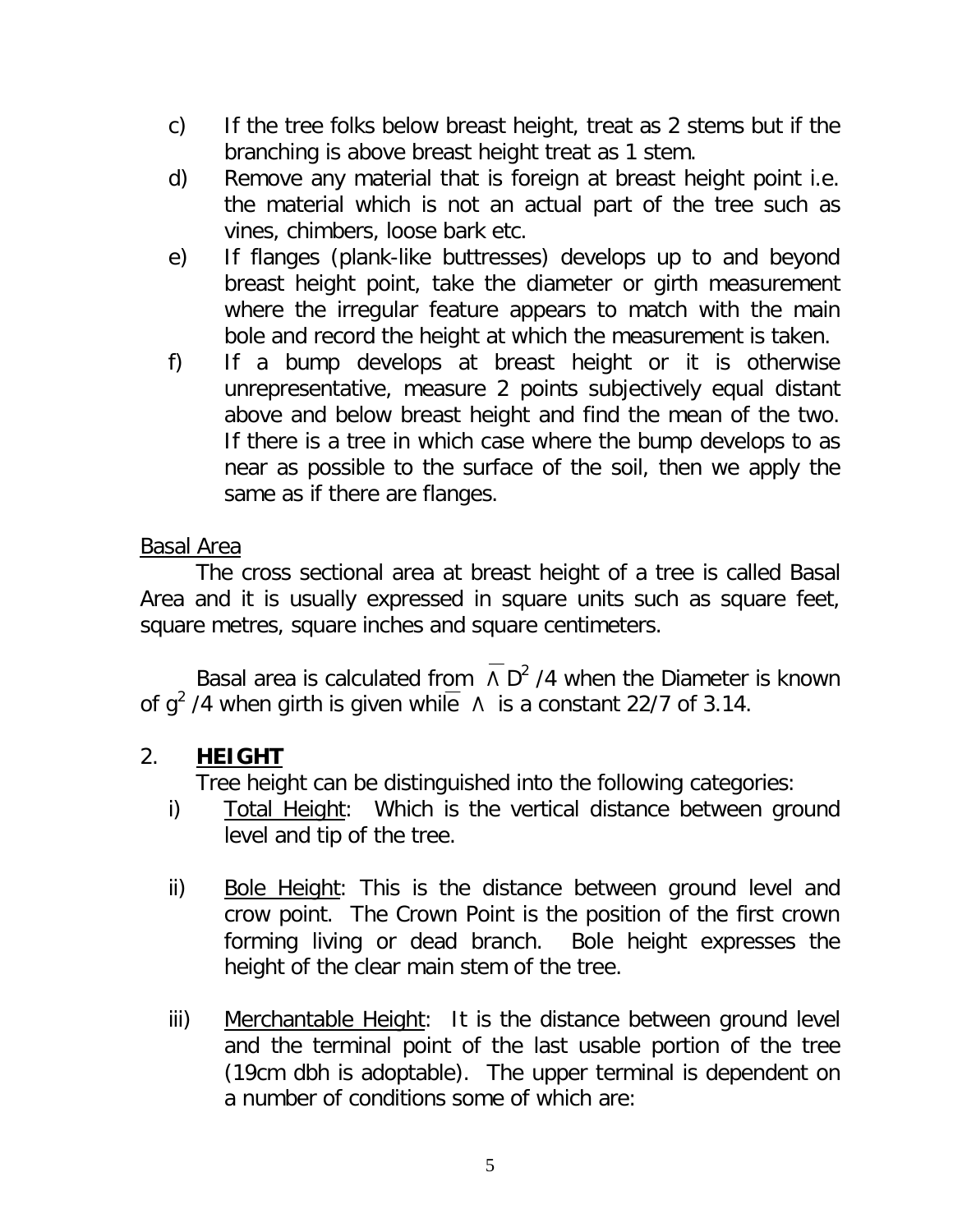- (a) Purpose of which the tree is being felled.
- (b) Physical appearance of the stem.
- iv) Stump Height: This is the distance from ground level to the basal position of the main stem when the tree is cut.

### 3. **CROWN MEASURES**

Diameter directly reflects the size of the life functioning crown. The number of surviving trees is in inverse ratio to the size and the spread of the crown. Relationship between crown diameter and tree diameter at breast height over back (dbh ob) is used in deriving stem diameter through the measurement of crown diameter on aerial photographs.

Other important crown variables are crown depth, crown sectional areas, crown volume and crown closure.

#### Crown Diameter Determination

To determine crown diameter from the ground, project the edges of the crown to the ground by means of plumb stick and then measure the distance between appropriate projections. More than two measurements of crown diameter may be taken but usually the average of the longest diameter and diameter at right angle to this may be used as a measure of crown diameter.

Crown Depth: Crown depth is determined from the difference between total tree height and height from crown point.

Crown Closure: It is the ratio of the area of the vertical projections to the equivalent ground area of the stand. It is used as a measure of stand density and as an index in aerial photo interpretation.

### **INSTRUMENTS FOR MEASURING DIAMETER AND HEIGHT**

- **A.** Diameter Measurement
	- 1. Girth or Diameter Tape: This is usually made of cloth or linen for rough work. But those that are made of cloth –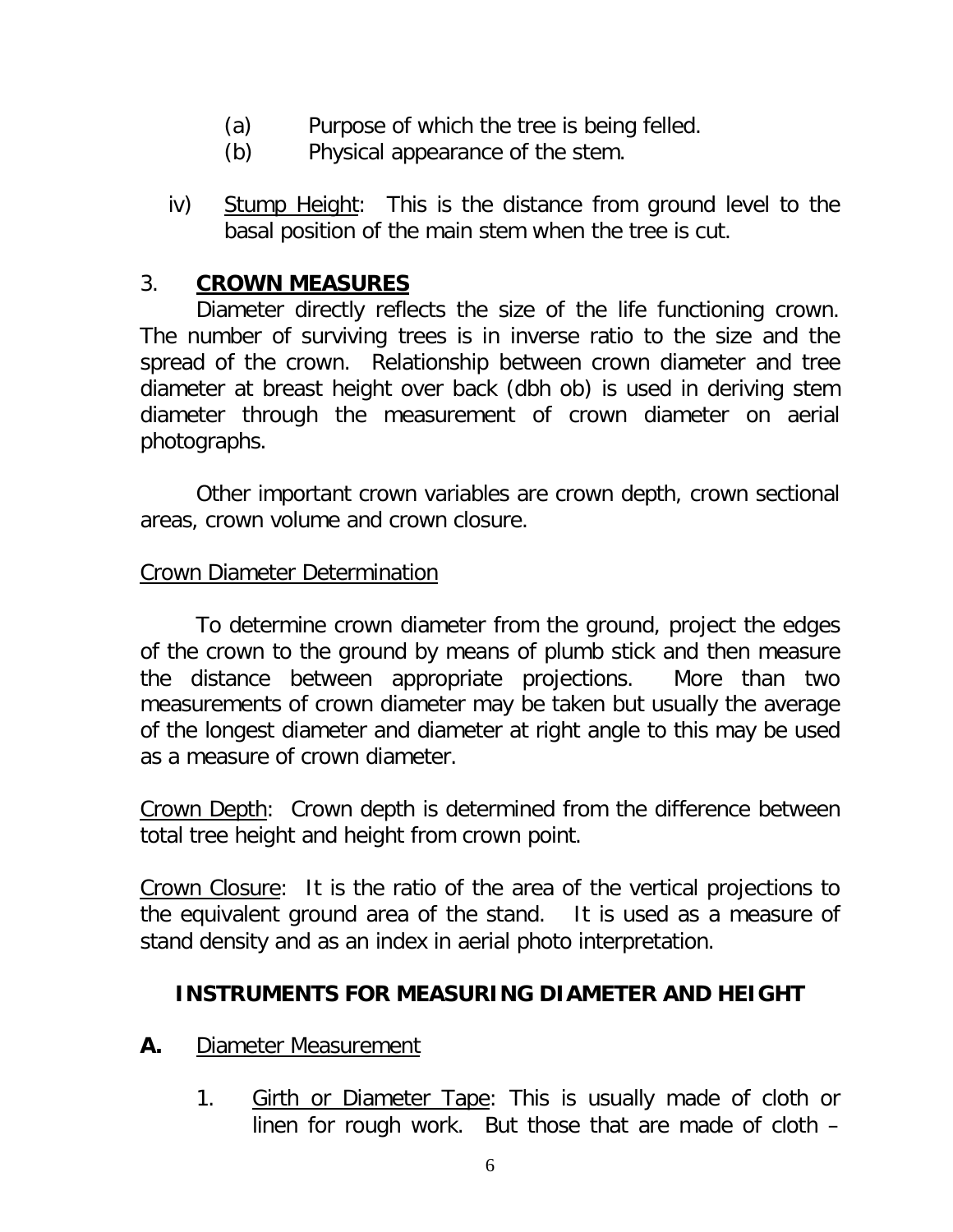metallic or fibre-glass and steel are for more precise measurement. The graduation can be in inches or centimeters depending on the make or system.

2. **Quarter-girth Tape** 

It is mostly used in Great Britain. 1 inch on the tape is equivalent to 4 inches of girth.

### 3. Calipers

The calipers are used for direct measurement of diameter. A caliper consists of a graduated scale with 2 arms perpendicular to the graduated scale. One arm is being fixed at the end and the other sliding. There are different types of calipers such as (i) Simple or traditional caliper (ii) Fixed arm or fixed angle caliper (iii) Finnish Parabolic Caliper.

The girth/diameter tape is the most commonly used because it is easy to understand, very conveniently used and it is very portable.

Although the caliper gives direct reading of diameter/girth, the main disadvantage is that it is heavy to carry and consequently constituting a problem. All calipers suffer from limitation of size and weight.

#### Diameter under-bark

Bark constitutes part of the diameter of a tree, but after felling the tree the bark is excluded in use, so, if the interest is in only the wood excluding all roughages the amount of bark should be determined. An instrument that could be used to measure the thickness of the bark is called Swedish Bark Gauge.

Bark thickness tends to vary in a regular manner from the ground towards the tip of the tree. In some species, bark thickness may vary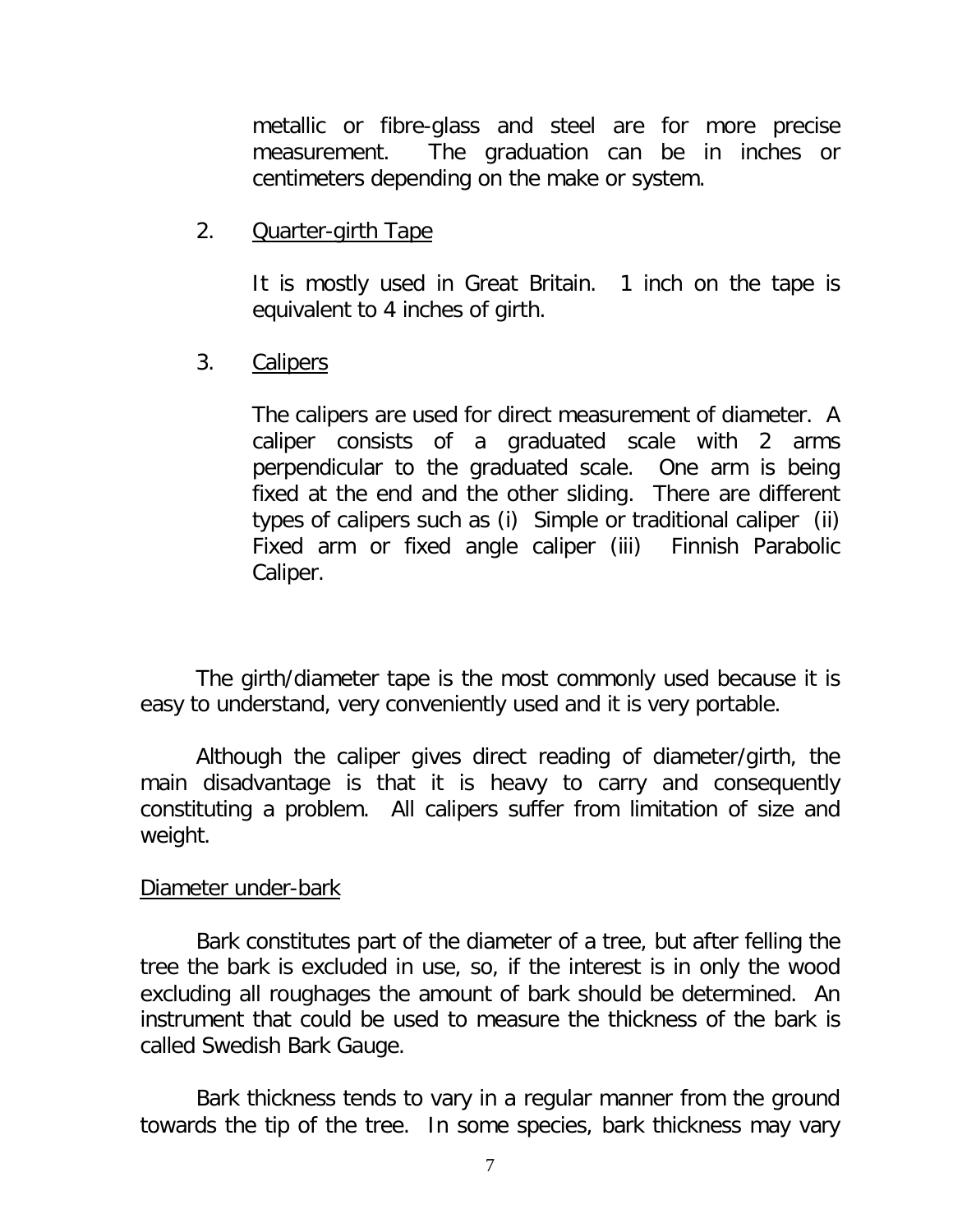according to size, age, genetic make-up, condition of growth, e.t.c. It is possible to establish a relationship between bark thickness and other stem variables e.g. Dbh ob or Db hub.

Swedish bark gauge could be used for measuring bark thickness of standing or felled trees.

### B. INSTRUMENTS FOR MEASURING THREE HEIGHT

There are 2 ways of measuring tree height

- i) Direct Method
- ii) Indirect Method

### DIRECT METHOD:

This method involves climbing and measuring with tape and using a graduated pole in those areas that are inaccessible. Another way is to fell the tree and determine the length of the tree, this method is destructive.

### INDIRECT METHOD:

This method could be classified into those based on geometric principle and the ones base on trigonometric principle. It is these types of instruments that are used for the measurement.

1. i) Clinsten's Hypsometer

It is composed of folding scale about 10 inches long with irregular graduation. To use it, hold or place a 10ft. pole upright against the base of the tree to be measured. The instrument is then held vertically at a distance. This instrument is graduated from similar triangles.

**Observer** eye piece

s OAB and Oab are similar

| i.e. |    | <b>OAB</b> | $=$ $-$ | Oab       |  |
|------|----|------------|---------|-----------|--|
|      | AB | АC         |         | $AB - CB$ |  |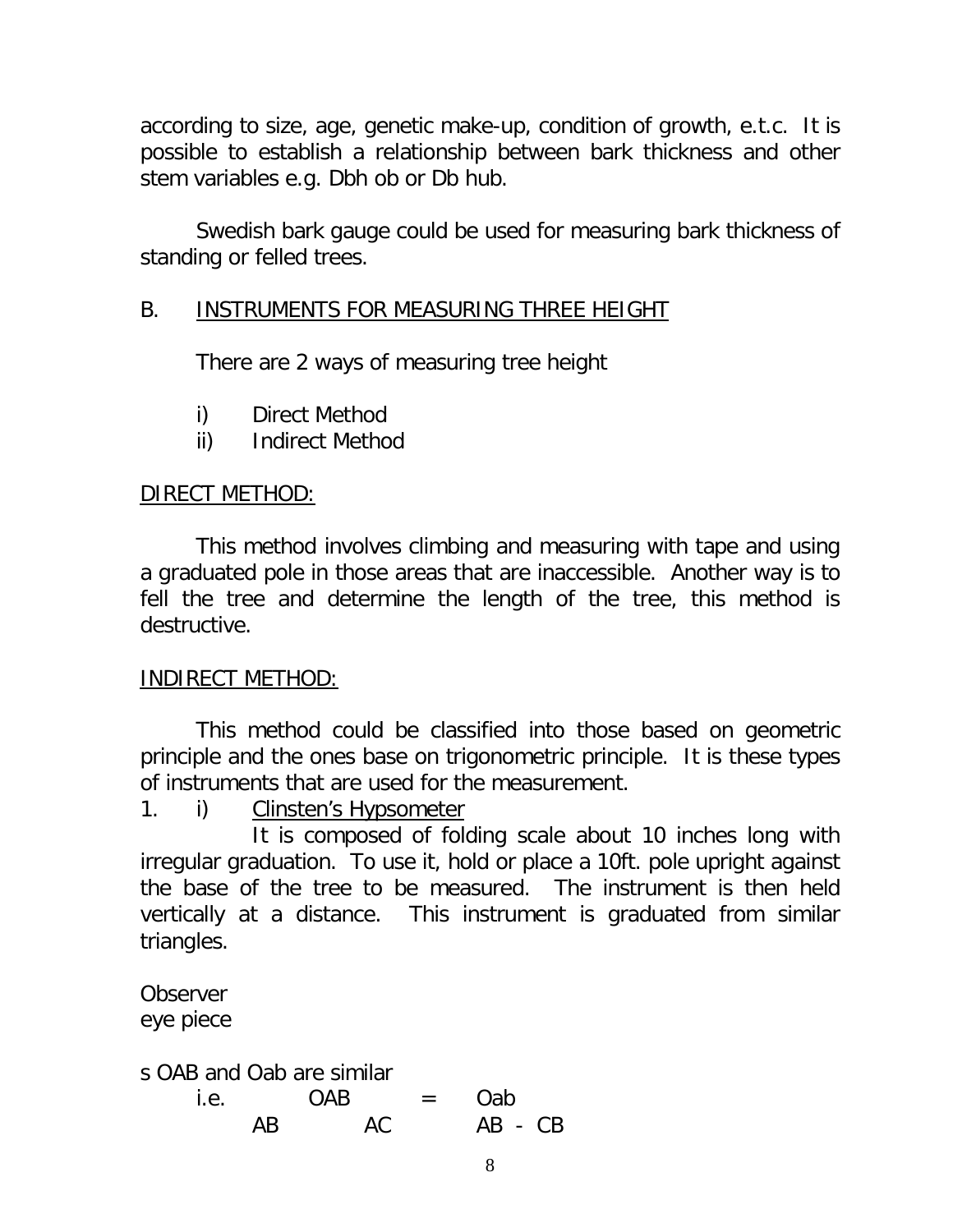

Example:

For 15 in. instrument (ab) and for a staff which is 10ft long, the tree height is 15 (tree height – 10)

------------------------

tree height

Thus for tree of 40ft high  $Ac = 15 (40 - 10)$  ---------------- = 11.25" 40

Manipulation:

A staff of known height with which the instrument was graduated is placed against the tree in upright position at a distance. At the chosen distance the observer holds the instrument parallel to the tree exis so that the line of sight from the top and the bottom edges of the instrument respectively hit the top and base of the tree. The height of tree is given by reading C cut by the line of sight.

### Meirith Hypsometer

The function of the hypsometer is based on geometric principle. It is a crude but simple instrument made of straight graduatd stick which is held vertically with its lower end 25" from the eye and in line with the base of the tree. In using this instrument, the overserver must stand at a predetermined distance to the tree.

The main problem in using the instrument is that it may be possible to hold it vertically and precisely at 25" from the eye.

### C. INSTRUMENTS BASED ON TRIGONOMETRIC PRINCIPLES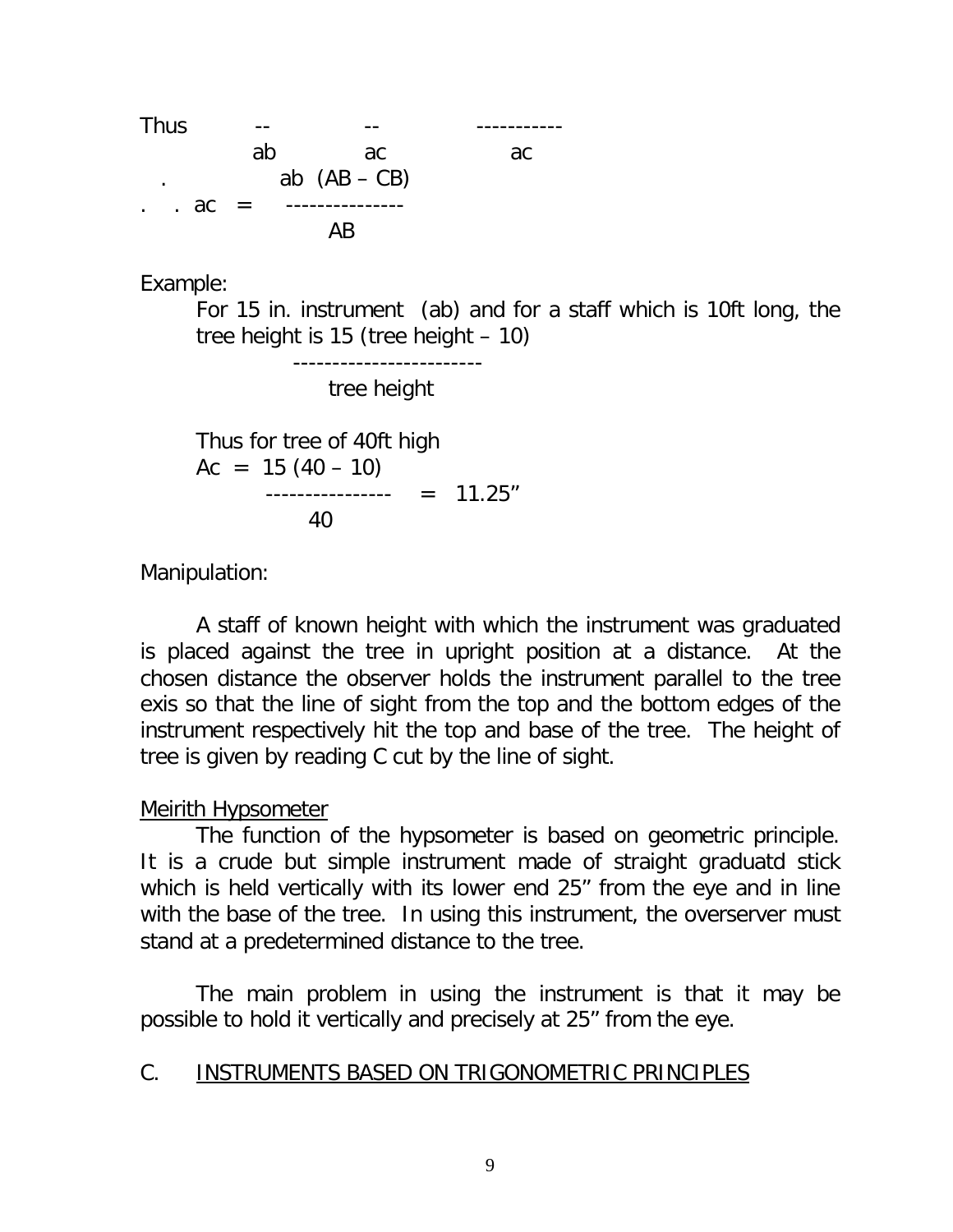Take a horizontal distance OC between the observer eye "O" and the tree Ab.

OAC and OBC are right angled triangles. If OC is known, then  $AB = OC$  tan  $(*AOC + <>BOC*)$ 

> Observer's eye piece

Two cases are known:

Case I: The observer stands at any convenient distance, OC is measured. <AOC and <BOC are determined with an instrument. Tangents of the angles are read from the table and the tree height is derived arithmetically. An instrument that can be used to determine angles is Abney Level.

Example:

If the horizontal distance is 20m and angles  $AOC = 55^\circ$  and BOC =  $15^{\circ}$ , then the tree height will be 20 (tan  $55^{\circ}$  + tan  $15^{\circ}$ ).

Case II: The observer stands at a specific distance or multiple or fraction of it for which the instrument is graduated. (Sme instruments are graduated in term of tangent of successive angles and the specific distance s that AC and CB can be read directly). The instruments in this category are (i) Topographic Abney Level, (ii) Engineering Abney Level, (iii) Haga altimeter and (iv) Spiegel Relascope.

```
AB = \{OC(tan) \} - \{OC(tan) \}AC = OC \tan \ltBO = OC \tan \lt .
\cdot . AB = AC - BC
= OC tan < - OC tan < .
. . AB = OC(tan < - <)AC = OA tan \langle a \rangle
```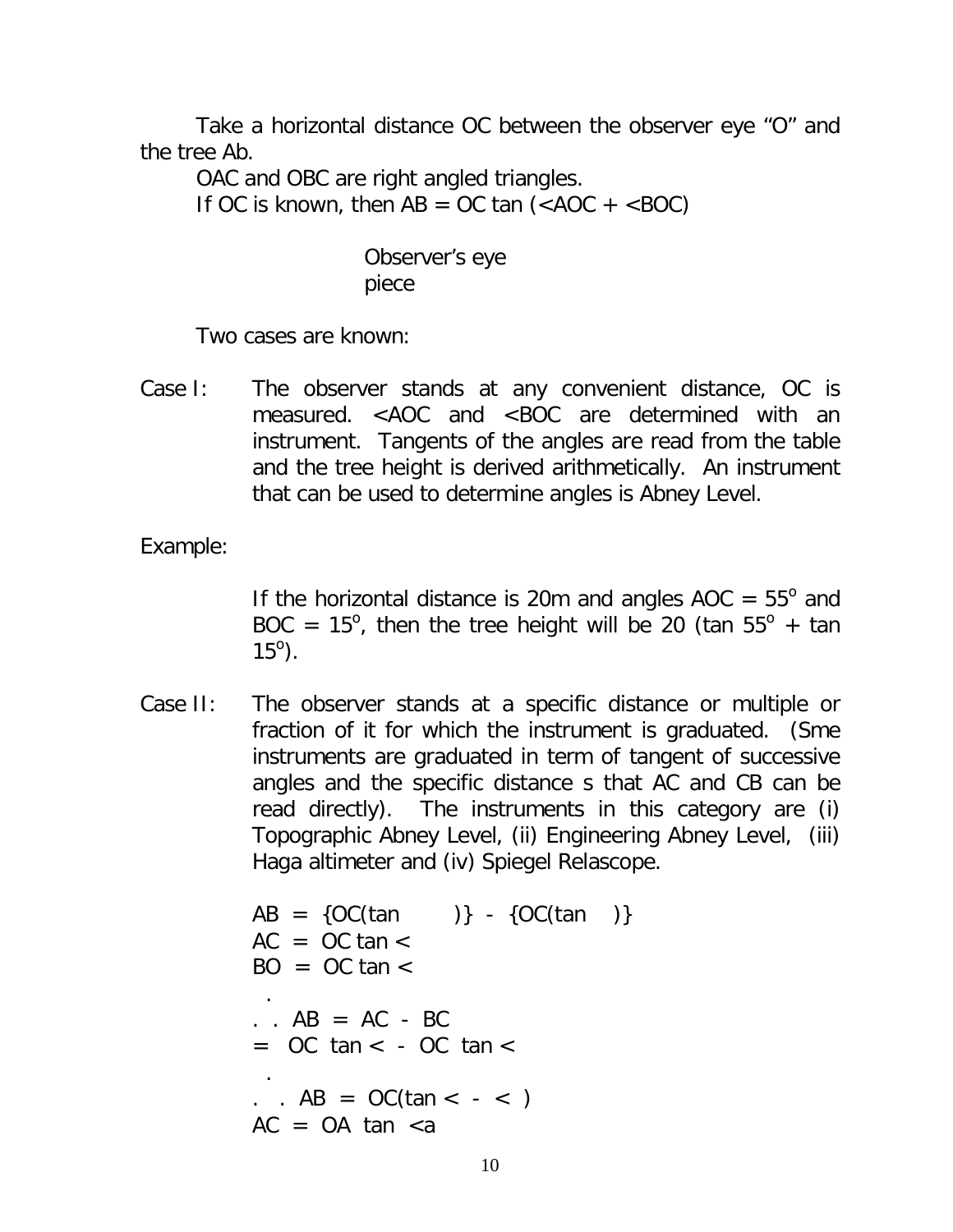$AB = OA$  tan  $\lt x$  $BC = OA \tan \langle a - OA \tan \langle x \rangle$  $=$  OA (tan  $\langle a \rangle - \langle x \rangle$ )

#### **TAPER AND FORM**

1. Definitions:

Larsen (1963) defines taper and form and uses them synonymously as the relative rate of change in stem diameter with increasing tree height irrespective of the mathematical expression defining that change.

Gray (1956) defines form as the shape of the solid in diameter/height of which is determined by power index of the diameter or the particular fashion in which a solid narrows a diameter so as to produce a characteristic shape.

Gray defined Taper as the rate of narrowing a diameter in relation to

increase in height of a given "shape" or 'form'.

Taper is the rate of narrowing a diameter with height of a given shape or form.

Form is the total impression of shape given by the narrowing of stem or crown and the deviation from radial symmetry along the vertical axis of a tree.

2. FORM:

Variation occurs in the form of the main stems of trees, due to the variations in the rate of diminution in diameter from the base to the tip.

The various sections of the bole resemble certain geometrical solids whose cross sections at right angles to their long axis are circular. The commonest geometric solids are: (a) Cylinder (b) Paraboloid (c) Cone (d) Neiloid.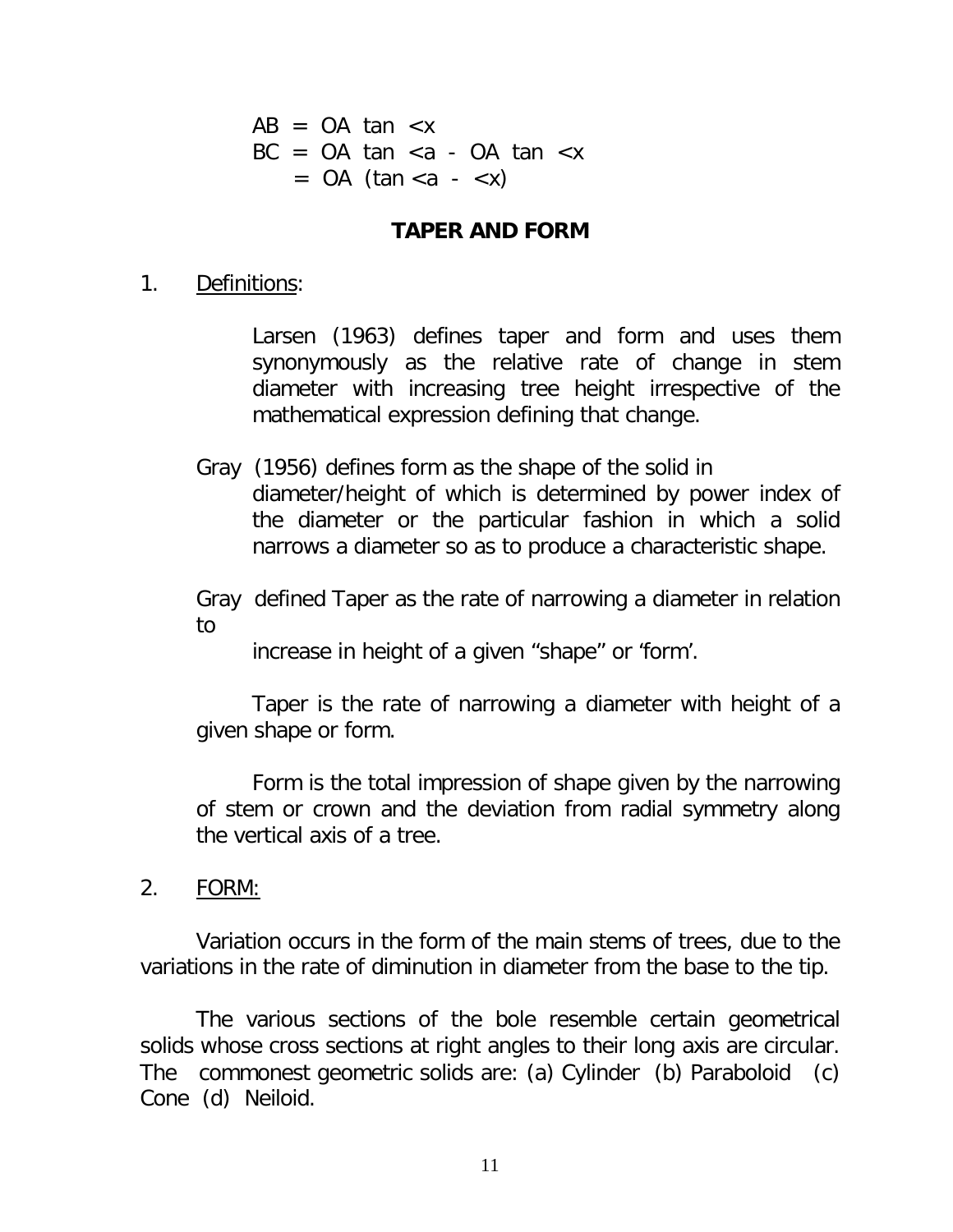All these except the cylinder taper to a point and may be compared with the entire bole of the tree which seldom approximate either the cone or neiloid and never the cylinder.

Truncated sections severed by cross cuts are termed FRUSTRUM and may be compared with the entire bole length. Truncated paraboloid approaches the form of the average log. But logs may resemble the truncated neiloid owing to ilaring butts.

Top logs may have the shape of truncated cone.

## 3. TAPER

Taper is the decrease in diameter with tree height and it varies with species, diameter at breast height, age and site.

| Cylinger |                   | Cone                                            |                  | Paraboloid       | <b>Neiloid</b>                                                                                     |
|----------|-------------------|-------------------------------------------------|------------------|------------------|----------------------------------------------------------------------------------------------------|
|          |                   | Variation of Taper with Typical Tree Forms.     |                  |                  |                                                                                                    |
| (a)      |                   |                                                 |                  |                  | Typical Excurrent - (i) Conical tip (ii) Paraboloid middle<br>section (iii) Neiloid basal section. |
| (b)      |                   | Open grown Excurrent – (i) Long Conical top     |                  | central section. | (ii) Pronounced neiloid base<br>(iii) Truncated cone or paraboloid in                              |
| (c)      |                   | Close grown Excurrent $-$ (i) Short conical top | (ii)<br>neiloid. |                  | Central and basal sections<br>approximate to cylinder or truncated                                 |
|          | TADED MEACHDEMENT |                                                 |                  |                  |                                                                                                    |

## <u>TAPER MEASUREMENT</u>

(i) Standing Trees: Diameter is measured at successive heights by either climbing or using optical devices such as the Spiegel Relasscope.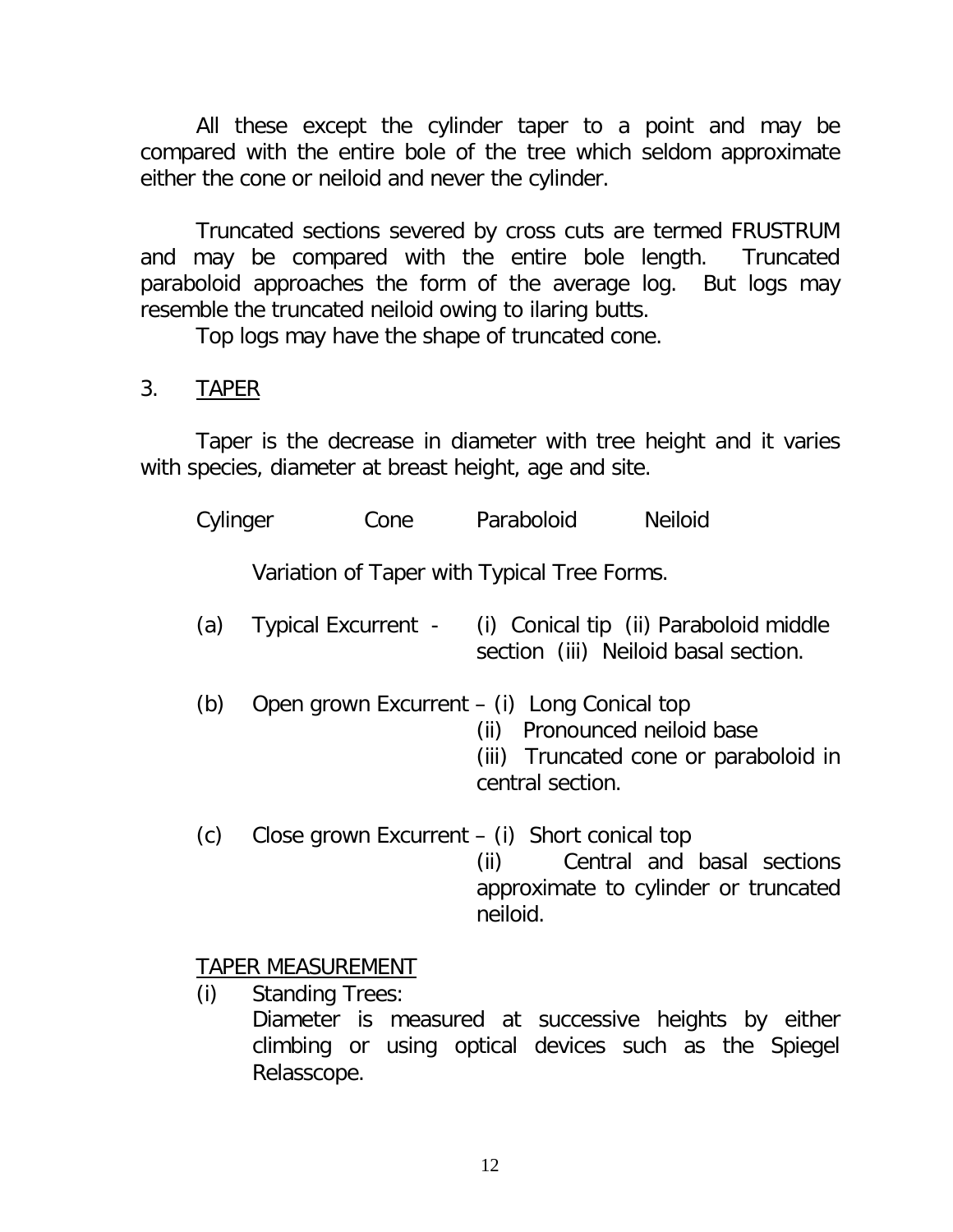The use of tapes or calipers, raised on poles. When diameters at successive heights have been taken, plot diameter against height.

(ii) Felled Trees Tapes, calipers or measuring rods are used. More detailed measurements are possible particularly for under bark of the trees.

#### STAND MEASUREMENT

Purposes of stand measurement from national point of views:

Measurement is necessary for involving and implementing satisfactory national policies since there is the need to know the location ad extent of forest.

Measurement is also required for Resource Inventory resulting in efficient management.

From the research point of view and for experimental investiageions, detailed measurements and highly necessary.

#### 1. STAND DENSITY

Under the umbrella of stand density, stand structure could be discussed. Stand Structure can be categorized into (i) even-aged stand and (ii) Uneven-aged Stand.

(i) Even-aged Stand

This is a man-made forest in which all trees belong to the same age class and the trees are consistent in height depending on position in the canopy and most trees cluster round the mean.

(ii) Uneven-aged Stand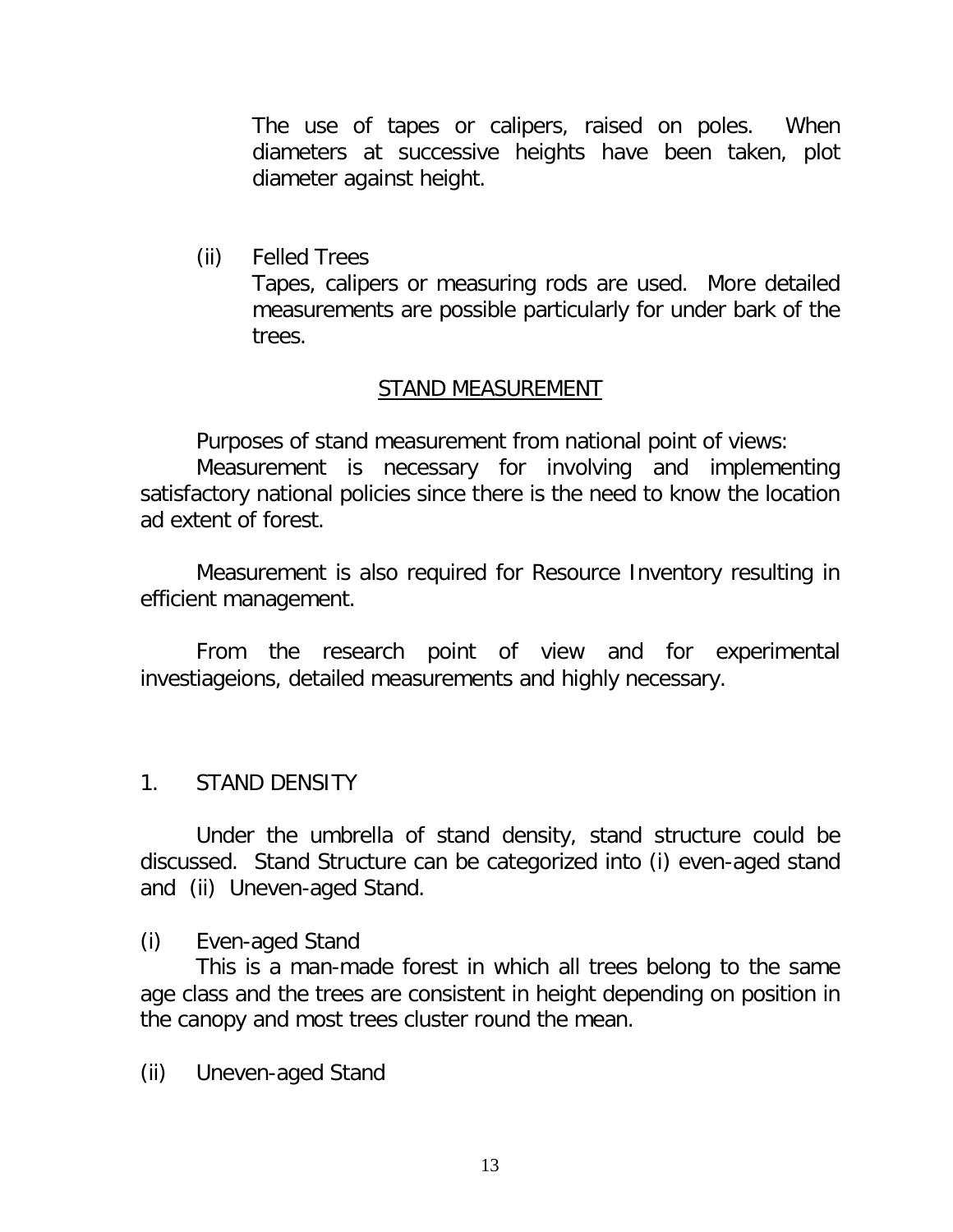It is a natural forest which contains a large number of small trees which belong to many ages with corresponding sizes and are all of varying heights.

Stand Density

Stand Density can be defined in 2 ways

(a) Absolute Stand Density: Basal area/hectare

It is expressed as basal area per hectare of which expresses density on specific area basis. It refers to concrete characteristics.

(b) Relative Stand Density: % of stocking based on basal area

The expression is usually based on predetermined standard with which the stocking is compared. It is always expressed in percentage of standard stocking on basal area basis.

Apart from these two ways, there are other definitions of stand density. It could be expressed in volume per hectare/acre. In this case, volume is estimated from height and diameter of individual trees. This is an expensive method, if interest is mainly in density.

Another method is enumerating the number of trees unit area. It is not very reliable, non-precise quantifiable because of wide range of frequency distribution. It is however qualified by tree sizes.

#### REPRESENTATIVE STAND HEIGHT

Girth diameter Tree of Mean Basal Area.

To secure a representative stand measure, the arithmetic mean is commonly used. It is derived by measuring the required variable for a few sample of trees. For instance to obtain the mean height, measure the height of sample trees, sum up all the values and divide this by the number of sample trees making up the total which will give the arithmetic average i.e. the mean height. Thus, the mean height in this case is therefore an approximation to true mean.

There are various methods of obtaining representative stand measure, two of which are (i) Arithmetic Mean Method – In this case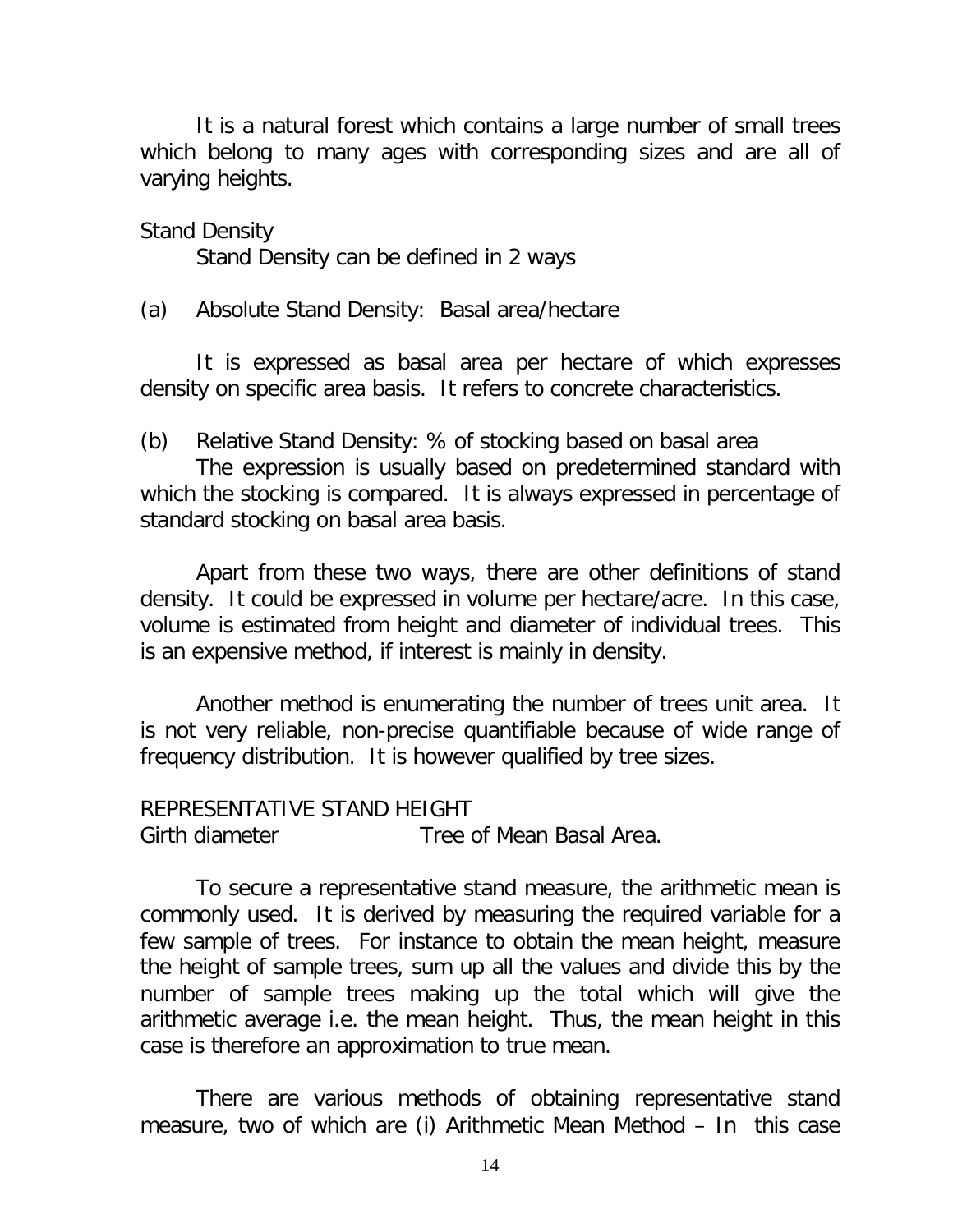height of sample trees are measured and more weight is given to larger trees and the mean is found.

(2) Graphical Method:

A smooth curve is plotted which has a height of diameter and determine tree to average basal area. Using the height of this to read from the height/diameter curve obtain average mean height if the stand.

Crown Closure and Crown freedom are 2 ways of expressing sstand characteristics.

### CROWN CLOSURE:

It is sometimes required to estimate what proportion of total stand crown area is occupied by sample trees.

### COMPLETE AND INCOMPLETE CANOPY

Where complete canopy is present, it is required to project the crown of individual sample tree and use if to calculate the area occupied by individual crown – called the crown area. Crown area occupied by sample tree crown will constitute crown closure.

Where a gap occurs in the canopy, gaps can be used to determine the crown density. Where the crowns do not touch, it is said to be crown freedom. Crown freedom is an index of freedom from physical interference, been estimated as the proportion of crown margin actually touching or that may touch when a gentle wind blows against the stand.

Scores are based on an imaginary crown pentagon.

- Scale 5 (no contact) there is a complete freedom of movement
	- in a light breeze.
- Scale 4  $\blacksquare$  (minimum contact) one or two sides of the imaginary pentagon are in contact with other crowns.
- Scale 3 (medium contact) free sides of the pentagon are touched by neighbouring crowns.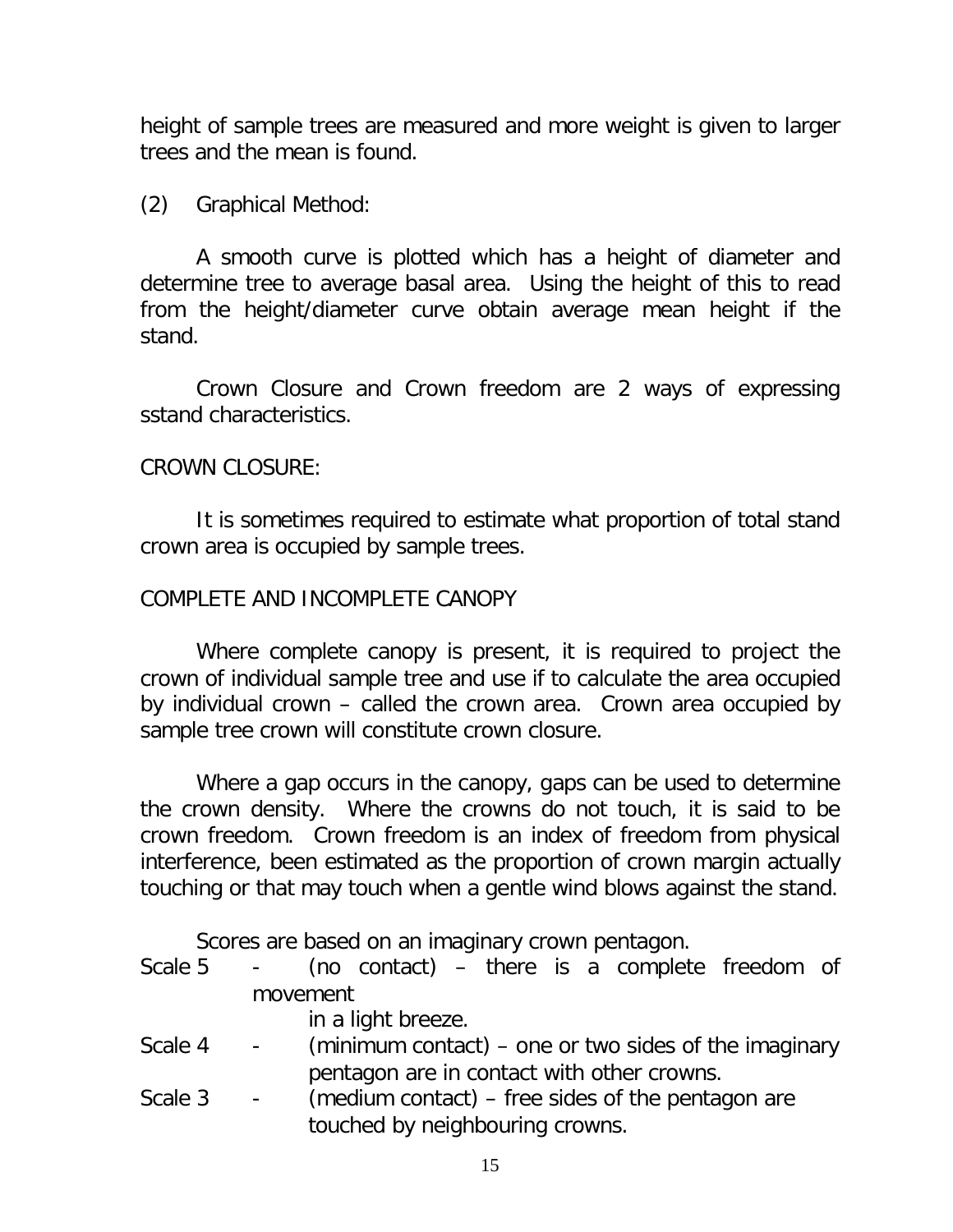| Scale 2<br>at | (partial maximum contact) $-$ in which the crown is free                                                                                                                                         |  |  |  |
|---------------|--------------------------------------------------------------------------------------------------------------------------------------------------------------------------------------------------|--|--|--|
|               | least on one side. Four sides of the pentagon are in<br>contact with the crowns of neighbouring trees.                                                                                           |  |  |  |
| Scale 1       | (maximum contact) – Here, it indicates severe crown<br>competition which free sides of the pentagon are in<br>contact with or threaten to get in contact by the<br>crowns of neighbouring trees. |  |  |  |

### STAND MEASUREMENT

### UNEVEN-AGED STAND

There is an equation to measure the frequency of distribution in an uneven aged stand:  $Y = Kx^e$  which can be transformed into  $Log Y = Log K - ax log e$ Where  $Y = No$ . of trees in a given dbh class K and a are constants  $X =$  diameter at breast height class

## STAND DENSITY

A useful form of finding the stand density of eve-aged stand is by the use of Reineke's Stand Density Index – which is read from a graph in which the logarithm of no. of trees per hectare is plotted against the logarithm of mean deb.

### Mean Dbh

### INTRODUCTION TO VOLUME ESTIMATION

There are 3 types of dimensions

(1) Linear (2) Area (3) Volume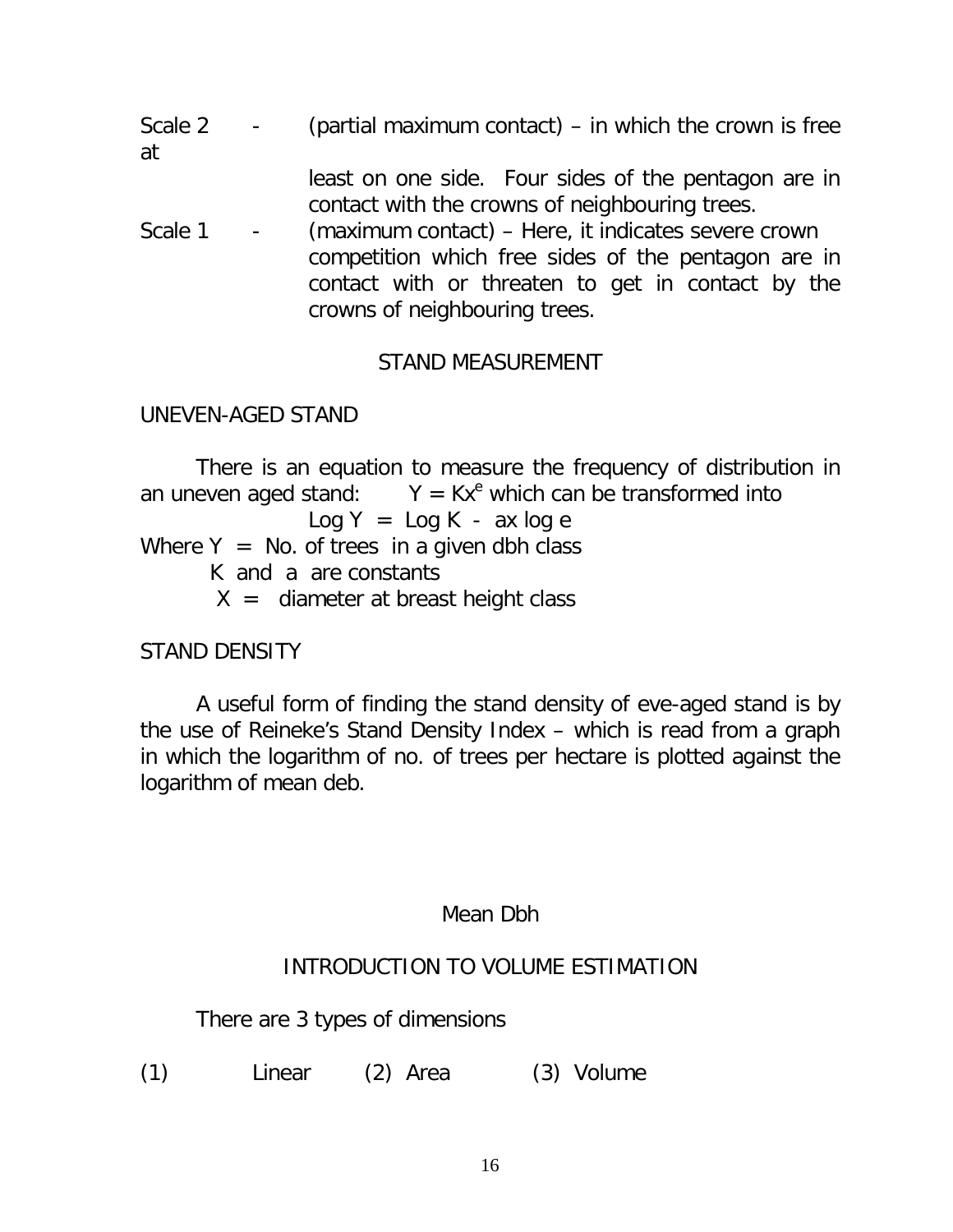In forestry practice, are measurement is on two forms (ii) Territorial or Cadastral form (ii) Area in plan related to individual trees.

For instance basal area is obtained by conversion from girth or diameter. Crown are is obtained by direct estimation as an individual area for single tree and by proportion for stand. For individual tree volume, measurement is considered for the stem or bole, any distinct section of the stem and for the crown.

Stand Volume is the sum of volumes of constituent trees. Stand volume can also be obtained by direct estimation.

### MEASUREMENT OF VOLUME ESTIMATION

The form of the volume to be estimated normally related to the stage of conversion. There are four main forms of conversion of the trees:

- 1. The Standing Individual Tree which is unconverted.
- 2. The Felled Tree with partial primary conversion for transport but with identity of the original tree retained.
- 3. Primary converted produce collated for transport with the individual tree identity lost e.g. cord wood or fuel wood.
- 4. Produce after subsequent industrial conversion e.g. sawnwood, veneer or composite wood-chips, particles or saw dust etc.

## METHODS OF VOLUME ESTIMATION

There are three main methods of volume estimation.

- 1. Analytical Volume Estimation
- 2. Volume Estimation by Displacement of Water
- 3. Graphical Method of Volume Estimation

ANALYTICAL METHOD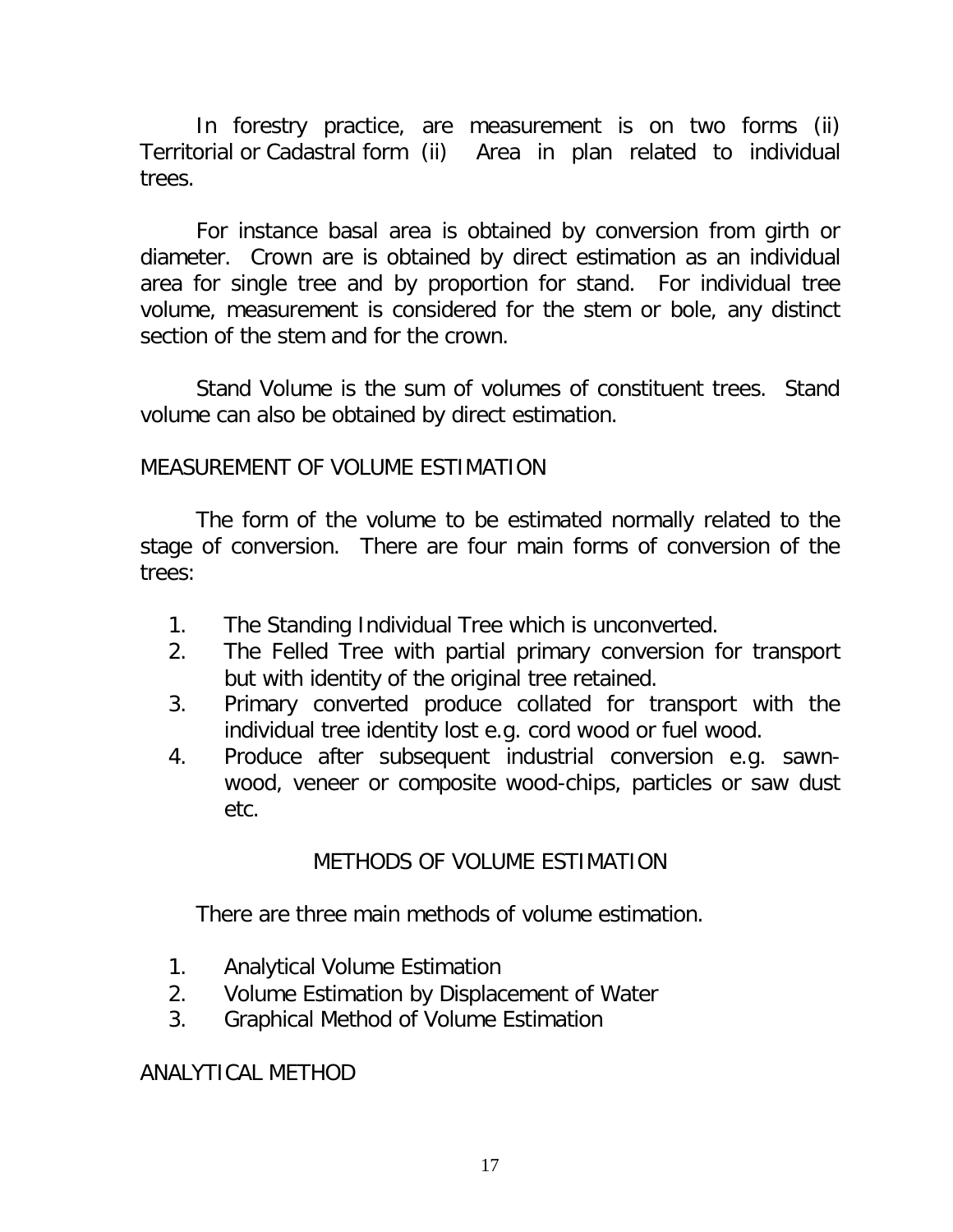Solid volume is approximated to three dimensional models e.g. the following formulae for calculating volumes of different geometric solids could be adopted:

Where  $V =$  volume,  $A =$  area of lower base  $A_m$  = area of mid-section parallel to  $A_b$  and midway between Au Au  $=$  area of an upper section. Cylinder  $V = A_b h$ Cone  $V = 1/3 A<sub>b</sub> h$ Frustum of Cone  $V = h/3$  ( $A_b + Am + Au$ ) Sphere  $V = 4/3$  r<sup>2</sup>h Frustum of a Paraboloid  $V = A_b + Au$ ---------- d 2 Paraboloid V =  $1/2$  A<sub>b</sub>h Frustum of Neiloid  $V = d/b(A_b + Am + Au)$ 

Neiloid  $V = 1/4$  A<sub>b</sub>h

#### DISPLACEMENT METHOD

In this method, xylometer are used for obtaining absolute measures of solid volumes. It is the most accurate method and it is based on the principle of fluid displacement.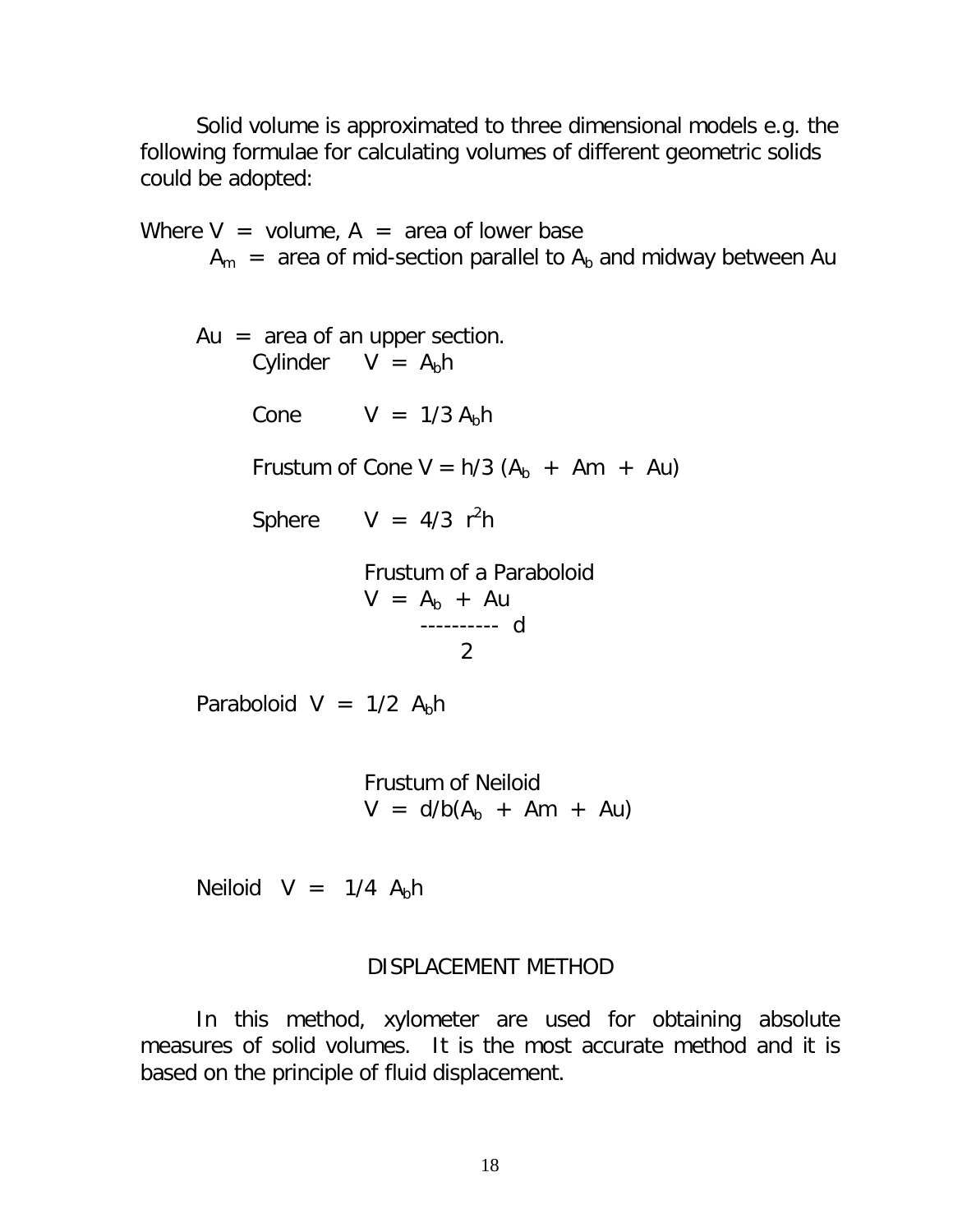The xylometer is in form of a water tank with a device for measuring water volume.

### GRAPHICAL ESTIMATION

The graphical method is suitable for both felled and standing trees. Overbark and bark thickness measurements are taken at various points of the stem. The closer the points of measurement, the greater the accuracy of the volume obtained. Diameters squared of sectional areas are plotted against length as the abscissas  $- x - a$ xis.

Volume is obtained by area enclosed by the curve. An estimate is therefore obtained which is more accurate than the analytical method.

Basal area

Horizontal,  $1cm = 2m$  Length  $(m)$ Vertical,  $1 \text{ cm} = 0.01 \text{ m}$ 

## ANALYTICAL METHOD

This is the most favoured method although the basal sections may be troublesome. Still and buttresses are normally not measured. A buttswell may be estimated by approximation as stump volume of a stem of uniform taper. Volume is estimated in sections.

Volume is estimated in sections of straight and non-straight stems. The crown and branches (branch wood) require smaller sectional lengths. The relation between section volume and stacked volume is used and is usually labour saving.

Analytical Method Formulae:

1. Newton's Formulae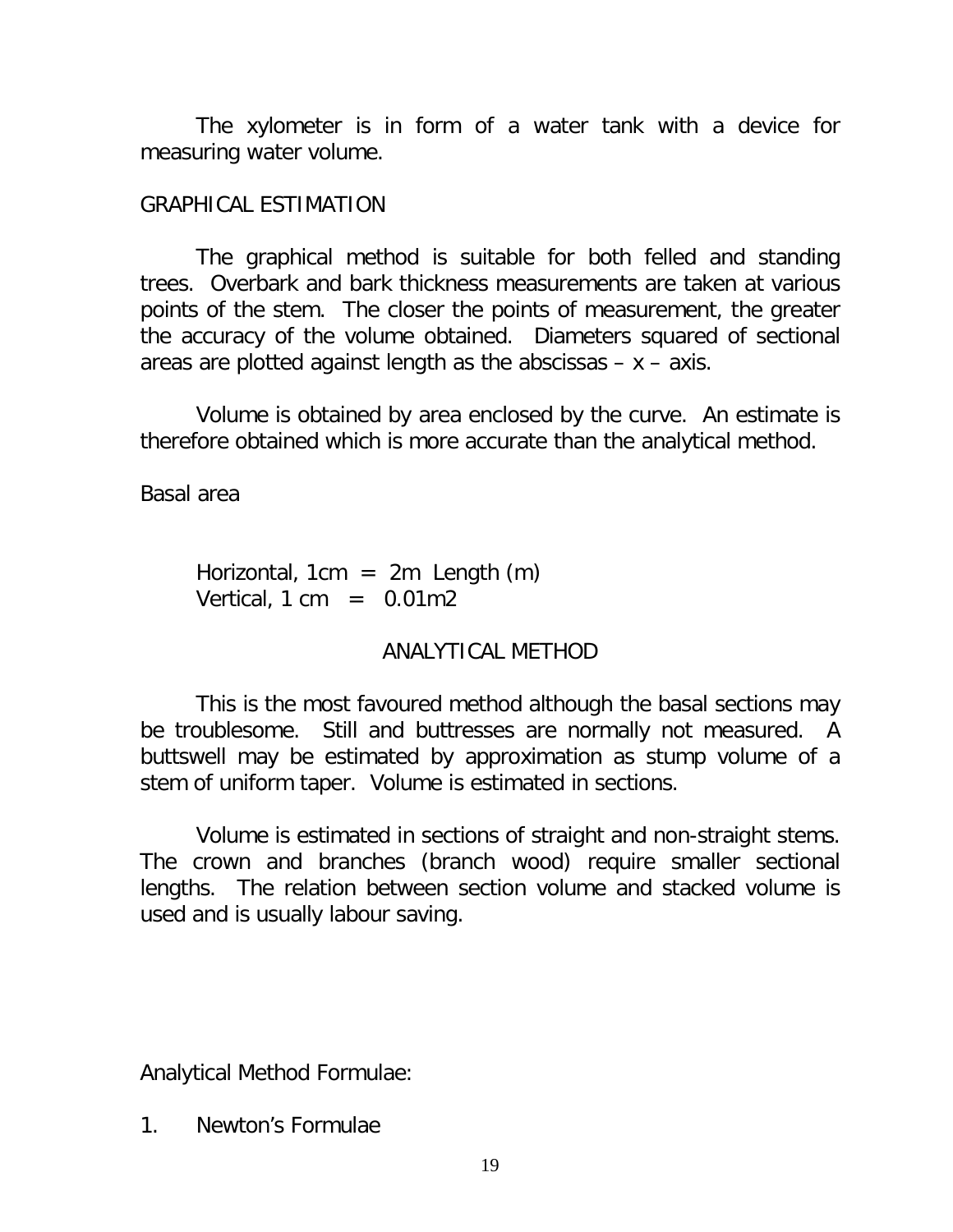$$
V = h/6 (Ab + 4am + Au)
$$
  
\n
$$
h (Ab + 4am + Au)
$$
  
\n6  
\nWhere V = Volume I cubic meter or other units  
\n
$$
h = Total height above stump - 6m
$$
  
\n
$$
A = \text{Sectional area at the base } 0.4m^2
$$
  
\n
$$
Ab = \text{Sectional area at the middle } 0.3m^2
$$
  
\n
$$
Aum = \text{Sectional area at the top } 0.2m^2
$$

Newton's formula is the most flexible for determining volume of a whole stem or portion of it. The formula is applicable to any of the three possible stem forms, be it Neiloid or Paraboloid or Conoid.

2. Schiffel's Formula:

$$
V = h(0.16 Ab + 0.66 Am)
$$
  
= h(0.16A<sub>b</sub> + 0.66 A<sub>m</sub>) where Au = 0

This is a modification of Newton's formula. It is only used for determining total stem volume i.e. volume from ground level of stump height to the tip of the stem. (Au) tip's cross sectional area is equan to zero.

3. Smalian's Formula:

$$
V = \frac{h(A_b + Au)}{2} \quad h \left(\frac{Ab + Au}{2}\right)
$$

This deals with frustum of a paraboloid.

4. Huber's Formula:

$$
V = h.Am
$$

This also deals with the volume for frustum of a paraboloid.

Both Smalian and Huber's formulae give inaccurate estimate of volume of stem section which are not truly frustum of paraboloid. Smalian's formula tends to overestimate while Huber's formula under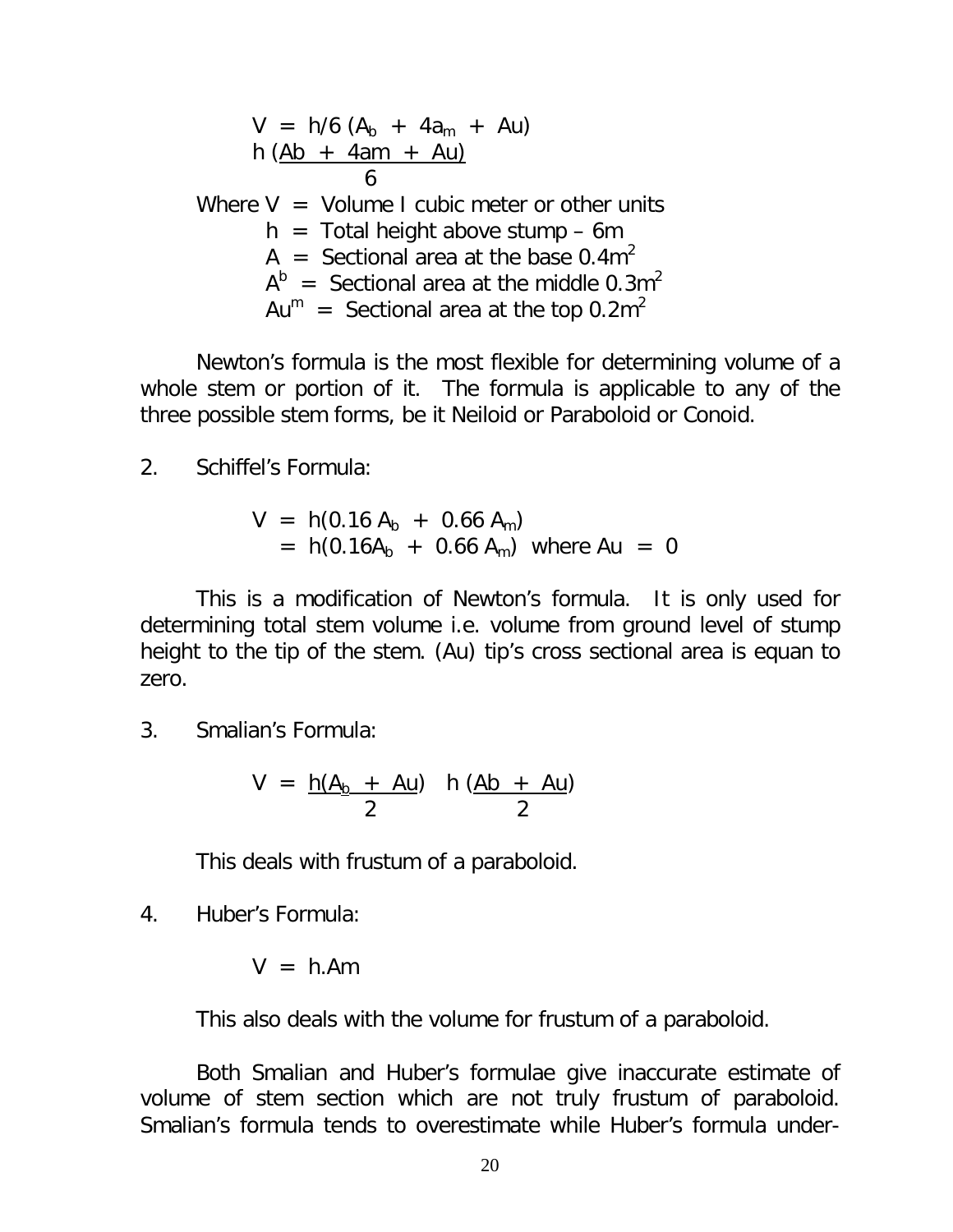estimates. The error due to using Smalian's formula is usually twice that of Huber's formula. Smalian's formula is apparently easier to apply especially with regards to felled logs.

The accuracy of estimating total or merchantable stem volume by means of either Smalian and Huber's formulae is increased by dividing the stem into a number o short sections and adding together the sectional volumes.

5. Pressler's Formula

2/3 (Ab x H x ½ D)  $2/3$ [Ab + H x D/2]  $V = 2/3$  (A<sub>b</sub> H1/2D) Where  $H =$  height above ground  $1/2D$  = half the basal diameter 2/3  $(A<sub>b</sub> x H D/2)$ 

6. Hossfeld's Formula

 $V = h/4 (3 A1/3 + A<sub>b</sub>)$ h/4 (3 x A/3 +  $A_b$ ) where  $A1/3$  = the cross sectional area in square units at one third

of the height above stump.

The two formulae above i.e. 5 and 6 aim at reducing the amount of work necessary in obtaining requisite measurements. These formulae refer essentially to cubic measure.

### OTHER TYPES OF VOLUME ESTIMATION

- 1. Board Foot American
- 2. Mill Tally Volume
- 3. Hopus Foot British These are known as allowance measures. They derive volume in terms of utilizable portions of the log.

BOARD: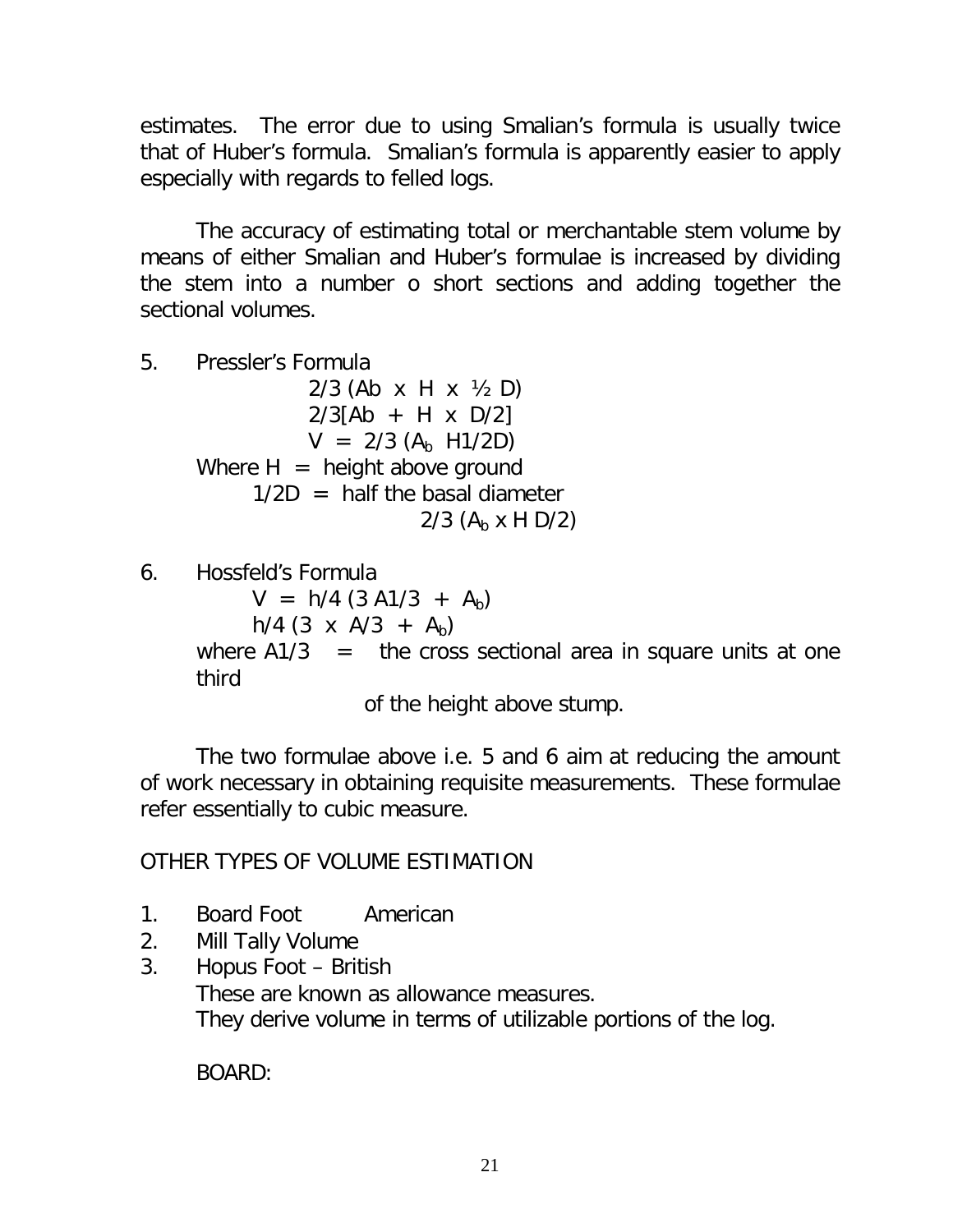It is a unit of volume measurement commonly used in North America to estimate the actual volume of wood utilized in form of sawn timber from the stem or portion of it. The unit is applied to planks produced from Saw mills and also to estimate the utilizable quantity of timber from a standing tree.

The definition of Board Foot is a unit of 12 inches long, 12 inches wide and 1 inch thick. The generalized formula for the volume of a sawn board is L<sup>i</sup> WT

Where Li = Length in inches

\n
$$
W = Width in inches
$$
\n
$$
T = Thickness in inches
$$
\nMILL TAB

\n
$$
12^{\prime\prime}
$$
\nOne inch

\n
$$
L_iWT - Volume of a sawn board
$$

- 2. Mill Tally Volume
- 3. Hopus Foot British These are known as allowance measures. They derive volume in terms of utilizable portions of the log.

# **BOARD FOOT**

It is a unit of volume measurement commonly used in North America to estimate the actual volume of wood utilized in form of sawn timber from the stem or portion of it. The unit is applied to planks produced from Saw mills and also to estimate the utilizable quantity of timber from a standing tree.

The definition of Board Foot is a unit of 12 inches long, 12 inches wide and 1 inch thick. The generalized formula for the volume of a sawn board is L<sub>i</sub> WT

> Where  $L_i$  = Length in inches  $W =$  Width in inches  $T =$  Thickness in inches

MILL TALLY VOLUME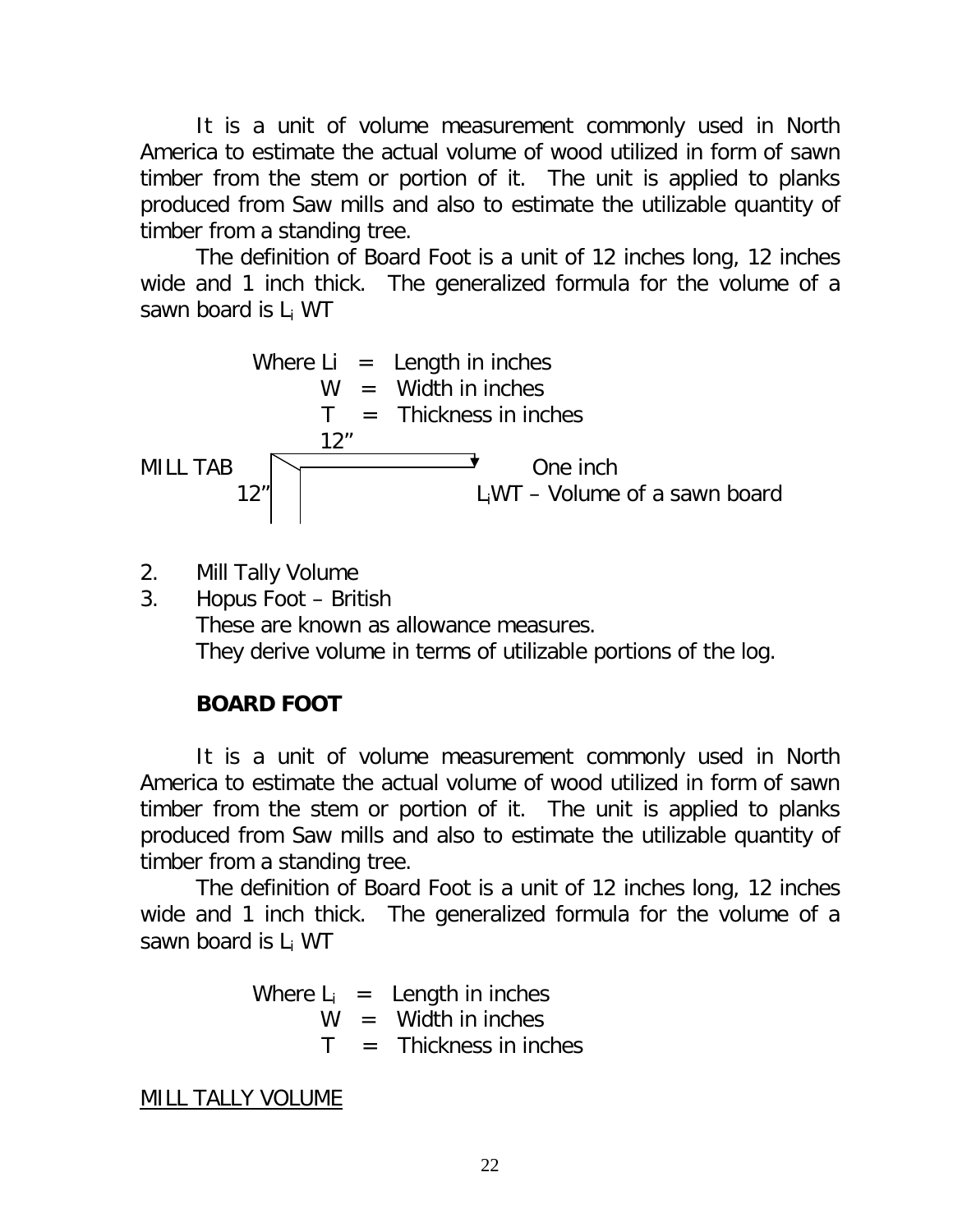Mill Tally Volume is the Board foot volume determined directly by observing and felling the actual quantity of timber as it is sawn in a mill.

### HOPPUS FOOT

In Great Britain, cubic volume of logs have until recently being commonly measured using Quarter Girth or Hoppus rule, in which girth is measured in middle inches and the length is measured in feet; volume in cubic fit.

$$
V = G2 L
$$
  
\n(-) -  
\n(G<sup>2</sup>/4) L/144  
\n4 144

The hoppus rule gives 78.4% of the cubic volume of the cylinder. Thus allowing a waste of 21.6%.

## CONCEPT OF TREE VOLUME

Most tree are naturally irregular. The problem is whether to include such irregular portion in volume estimation to obtain a biological volume which is unreal in term of utilization. To what extent should irregularities be omitted in volume estimation considering basic taper and cross section alone is another problem. Some cases produce quite a misleading estimation.

## VOLUME ESTIMATION OF TREES IN CONVERTED FORM

### Cord Volume Estimation

Materials involved are billets of wood for pulp, particle board firewood, split or unsplit size materials such as pit prop, posts and less regular materials in quantity hillet forms for charcoal. These materials are traditionally aggregated in cords.

A standard cord is 8ft by 4ft i.e. 128 cubic feet. Length of each piece of wood being 4ft. The solid wood content of a cord is always much less than 128cu. Ft and presence and thickness of bark and the method of palling. There are more air space in a cord of crooked and knotty pieces of wood than in one of straight pieces of wood with well straight boles. Cords of split wood contain less solid volume than round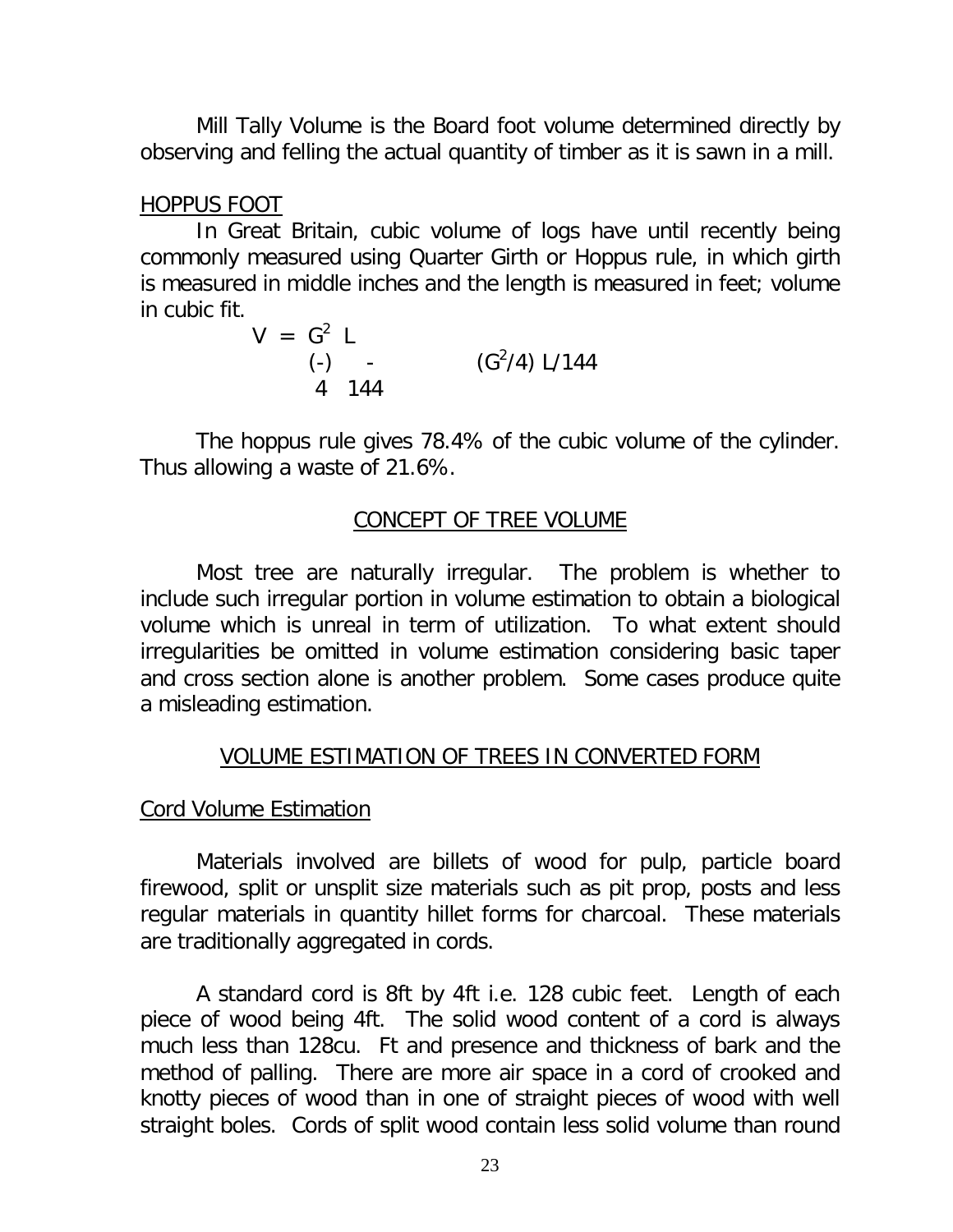wood. The relative amount of space in a cord will also increase as the diameter of pieces of wood decreases.

Other measures of stacked materials are:

(i) CUNIT – Which is used in Australia. It represents 100 cubic feet solid

wood volume occupying about 145 cubic fee of space.

(ii) STERE or RAUM – Metre – Which is used in Western Europe and is the cord equivalent to 1 cu. m. 1 cord =  $3.6$  steres approximately.

Conversion factors by which stacked cubic feet (Cord) may be converted into solid volume are:

(a) Pitwood and pole  $= 0.75$ 

- (b) Split fuel-wood  $= 0.75$
- $(c)$  Small branch hard wood = 0.35
- (d) Roots and stumps  $=$  0.5 Solid volume The Conversion factor  $=$  ---------------------Stacked volume

The scaling of cords is done by measuring the 3 dimensions of length, width and height in feet. The overall volume in cubic feet is divided by 128 to obtain the number of cords.

Some precautions are necessary in measuring and preparing cords:

- (i) Height measurements are taken at regular intervals of 1 or 2 feet – average and allowance of 3 – 4 inches being made for shrinkage and settling.
- (ii) Length of the cord should be measured on both sides. The length of pieces of wood should be checked for uniformity. It is very important especially on sloping ground to measure the cord height and length at right angle to each number.

The scallion of pulpwood in cord units, deduction are normally for defective wood and loose piling. Defective wood include burnt or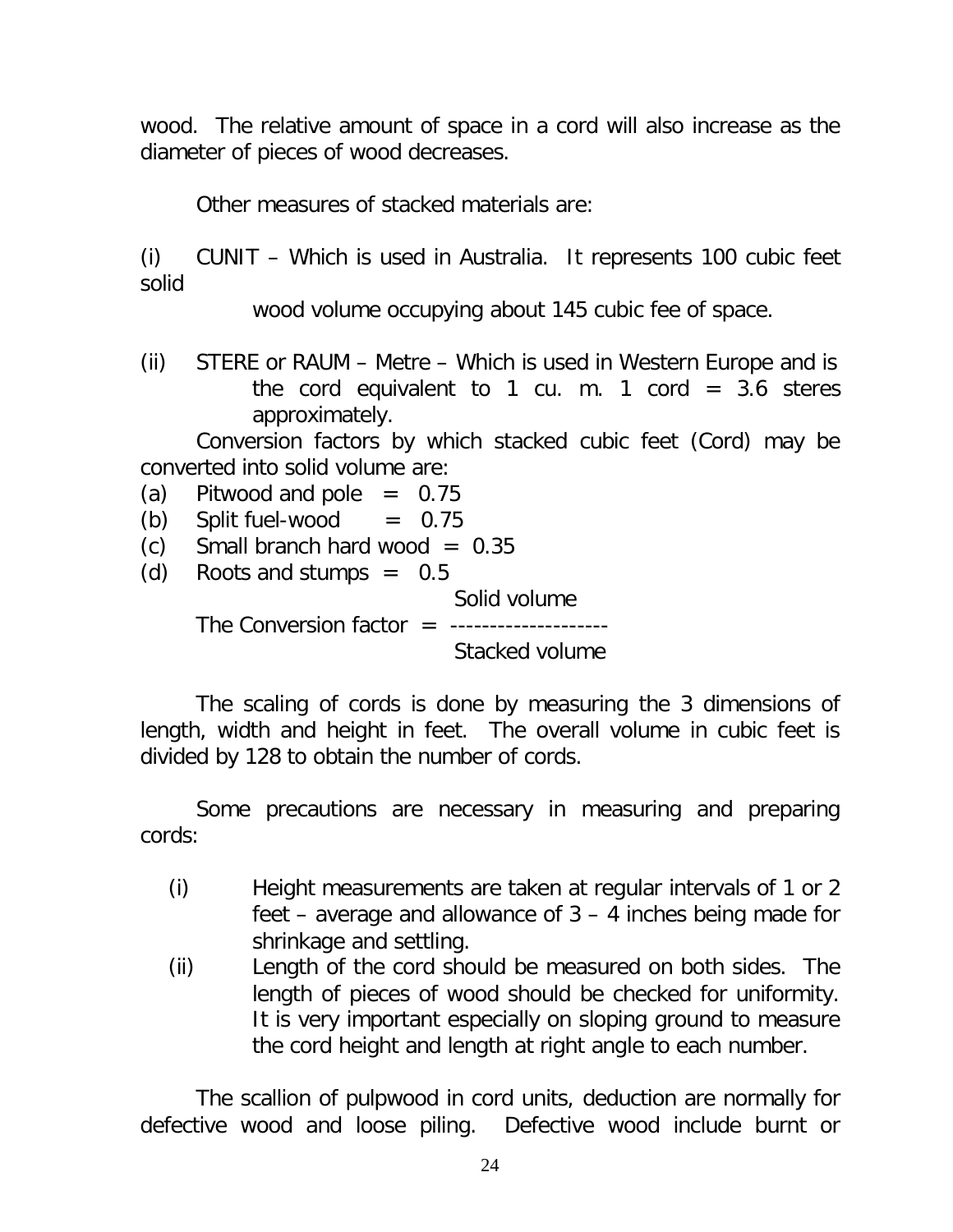rotten; wood not meeting height requirement and partially the debarked wood.

Each stick in a cord is examined and the total volume of all rejected pieces subtracted from the gross volume of the cord. To deduct for loose piling, the total volume of number of sticks that can be added to the cord is subtracted from the gross cord volume.

### OTHER METHODS OF OBTAINING SOLID VOLUME OF CORD:

- 1. Direct measurement through displacement method.
- 2. Summing cubic volume of individual pieces derived by formula method – Smalian's or Huber's.
- 3. Scaling from photographs, ratio of air space to piled wood in percentage may be used to estimate solid volume by the dotgrid method.
- 4. With finer conversion at stump (particularly blown slurried fibre) volume is best ascertained by using containers –bins of known dimension.

## TREE FORM AND VOLUME ESTIMATION

Form and taper vary with age, diameter and height class.

### EXPRESSION OF TAPER:

Taper is the deviation by narrowing of stem from radial symmetry along the vertical axis of a tree that has been expressed in mathematic functions. The following are examples:

d  $C + L$ (a) Hojer's Formula  $-$  =  $C$  log  $(-$ ----- b c Total height – ht of "d" above ground 100 Where L = --------------------------------------------- x ---- Total height – breast ht 1  $d =$  diameter at a distance L from tip of the tree  $D =$  diameter at breast height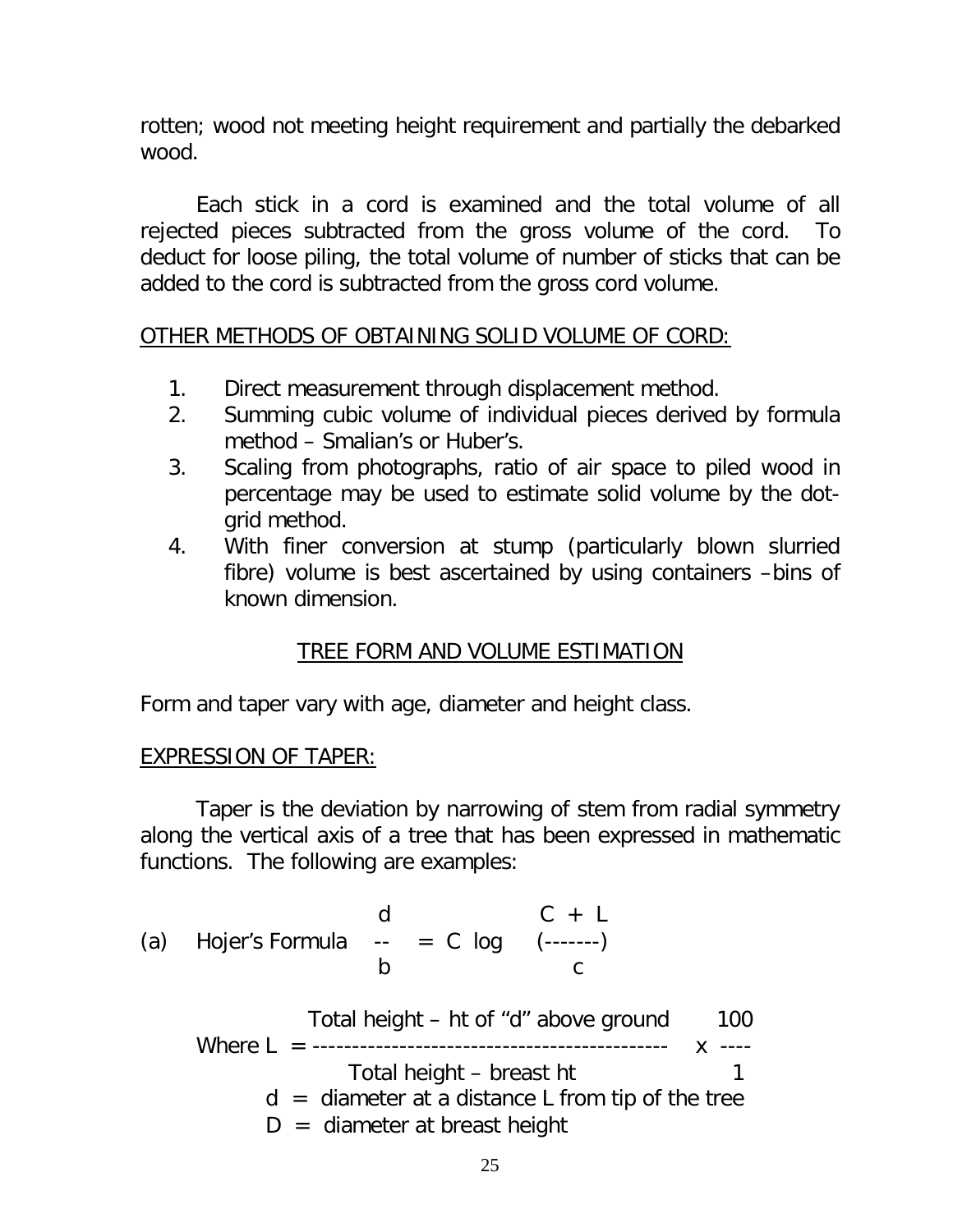C &  $c =$  Constants depending on absolute form quotient

(b) Tor Johnson's Formula 
$$
\begin{array}{ccc} & d & C + L - 2.5 \\ - & D & C \end{array}
$$

This is a modification of Hojer's formula; value 2.5 is a biological constant which corrects for error in upper tree diameters.

(c) Behre's Hypoperbolic Formula:

 x d L Y = -------- or -- = -----------  $a + bx$  D  $a + bL$ d  $Y = -$ D  $X = L$ a and  $b =$  constants which vary with form quotient but in all

trees  $a + b = 1$ .

### **EXPRESSION OF FORM**

Tree stem form generally approaches that of any solid revolution. Stem volume can be approximated by the formula for solid of the same basal diameter and height. Any difference in stem volume and that of solid revolution is due to the variation in stem form from the standard chose. The ratio of the 2 volumes is termed Form Factor.

 Volume of tree FORM FACTOR = ---------------------------------Vol. of Geometrical Solid

Depending on the geometrical solid used which may be cylindrical or conical stem factor. The cylinder is the usual reference geometric solid is determining stem factor which is usually defined as the – coefficient by which the volume of a cylinder having the same crosssection as the tree must be multiplied to obtain tree volume.

Tree Volume

Form Factor = -------------------------------------------- Vol. of Cylinder of same Ht & DBH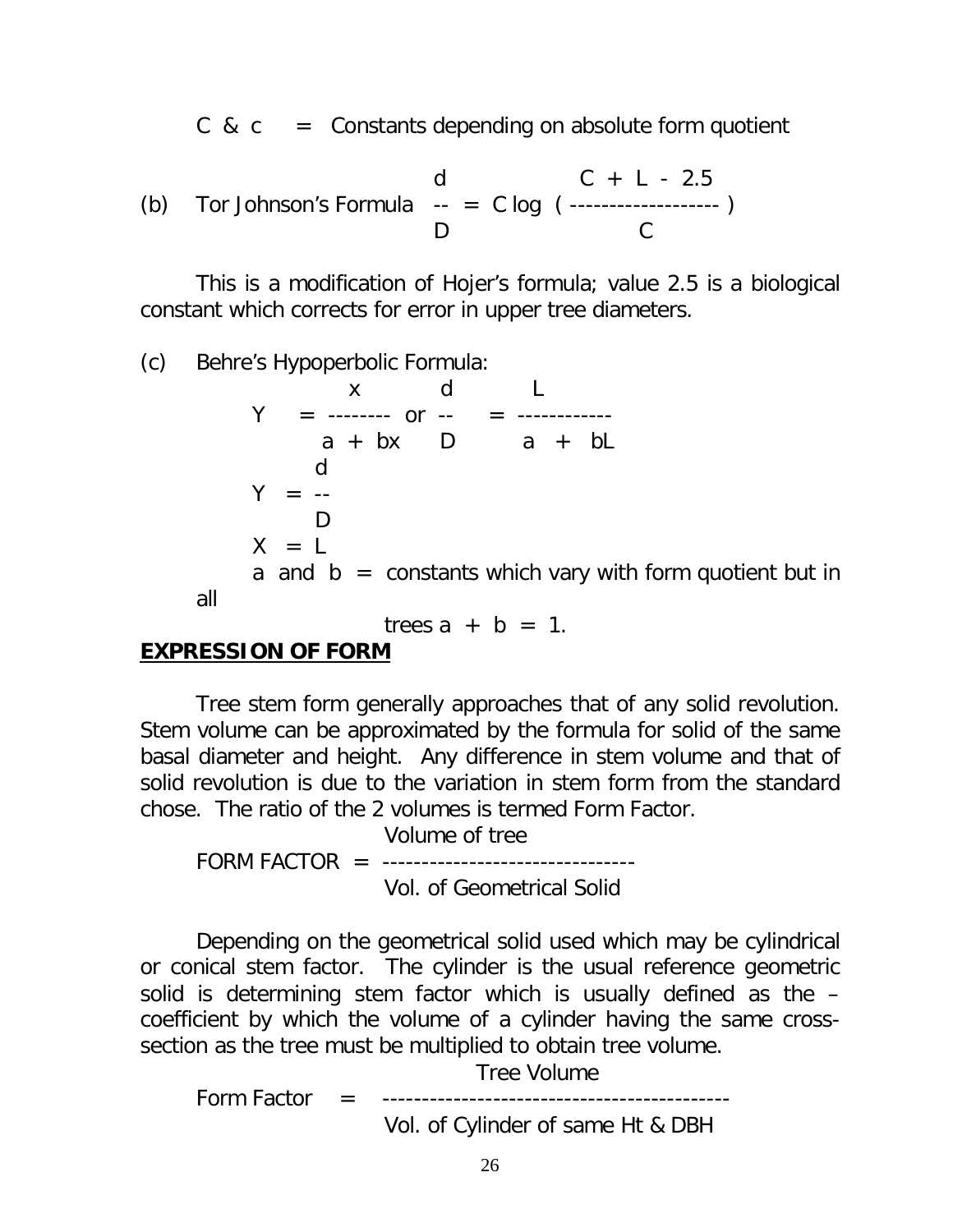Form factor can also be classified according to the position of basal diameter e.g. in absolute form factor, the basal diameter is taken at ground level. Basal diameter is usually taken above ground level because of the difficulties due to irregularities and buttress at ground level.

Basal diameter is usually taken at breast height which result in Breast Height Factor and sometimes at arbitrary point say 5 or 10% of the total height of the tree to obtain a normal Form Factor. The advantage of Normal Form Factor is that the basal diameters are more closely related to the tree for (in trees of different form and height). The normal form factor also describes actual tree form much more efficiently. The disadvantage in using normal for factor is the difficulty in determining the position of the basal diameter.

The portion of the tree, the volume of which is being determined can also be used in classifying form factor e.g. Merchantable Form Factor is one in which the merchantable length of the stem is used as the height while in the Stem Form Factor total height of the tree is taken. A Tree Form Factor results if the total height is used and the tree volume contains the volume of braches, wood and stump. The frustum is similar to merchantable form factor but uses the volume of the frustum of a cone.

### USES OF FORM FACTOR

Form factor is used for estimating volume of standing trees from diameter at breast height and height.

 $V = S x h x f$ 

Where  $V =$  volume

- $S =$  basal area (cross sectional area)
- $h =$  tree height
- $f = form factor$

Note: S x h is volume of a geometric solid usually a cylinder

Form factor varies with tree species especially according to the position occupied in the canopy. Volume estimation by form factor is a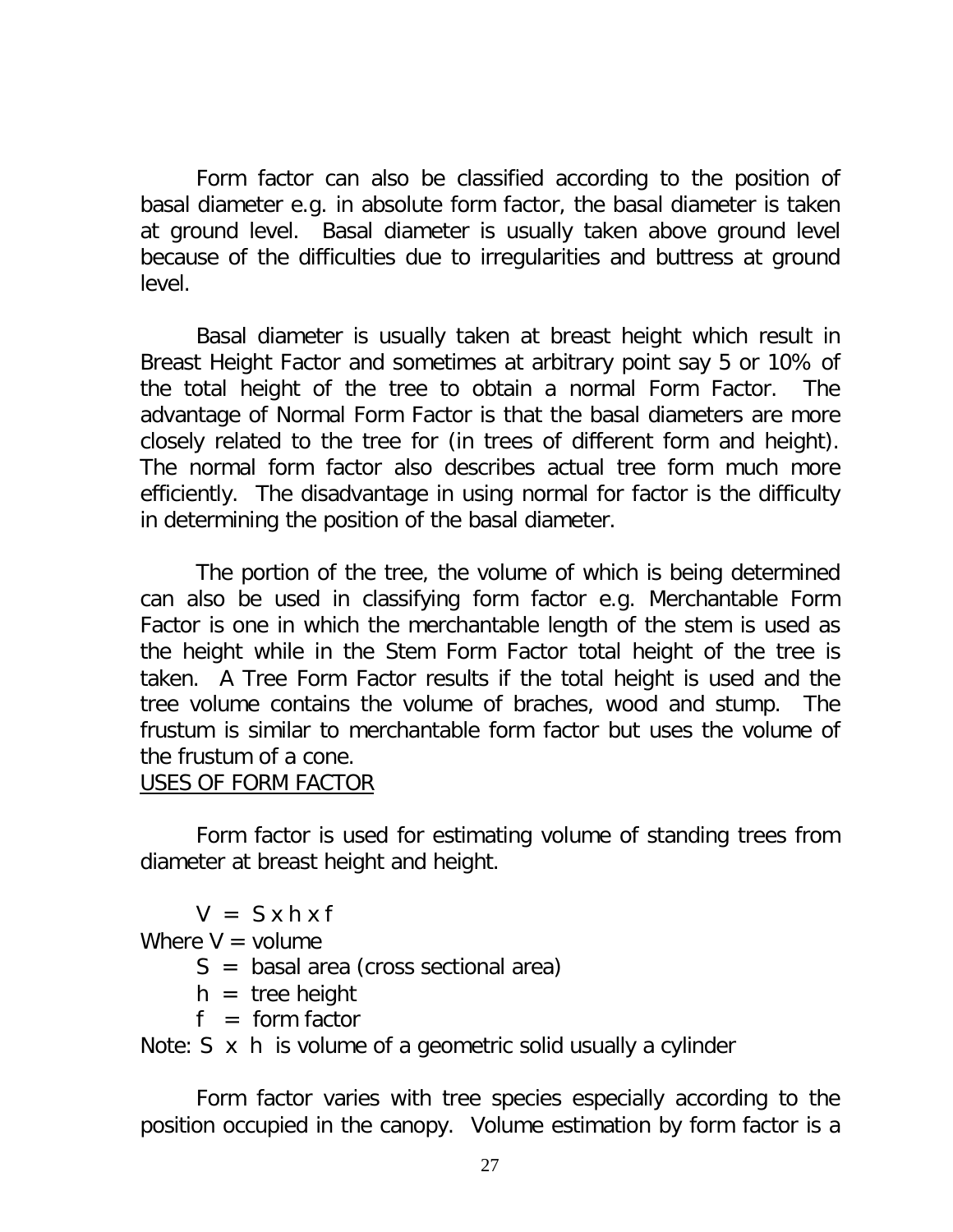circuitous and unsatisfactory approach. It is of interest essentially where the labour has already gone into the computation and presentation of statistics of form and taper of individual species.

### FORM QUOTIENT

Form quotient is another expression of tree form. In contrast to form factor which is a ratio of volume, form quotient is a ratio of 2 stem diameters. The lower diameter being taken at breast height. The following are four types of form quotient:

1. Normal Form Quotient:

The original concept of form quotient is based on the diameter at ½ height to diameter at breast.

d (1/2) Form Quotient = --------d (bh)

The defect of this form quotient is that, as the tree height becomes shorter a stage is reached when d(1/2) will coincide with diameter at breast height i.e. (d(b.h) for a tree whose height is double the breast height.

2. Absolute Form Quotient:

This is formulated to remove the defect of normal form quotient.

d (1/2h.a.b.h.) 1/2 ht after breast height Absolute Form Quotient = ----------------d (b.h.)

- d (u.b) at 17.3 3. Girard Form Quotient = -------------------- D (b.h. overbark)
- 4. Gieruszynski Form Quotient

A (0.5)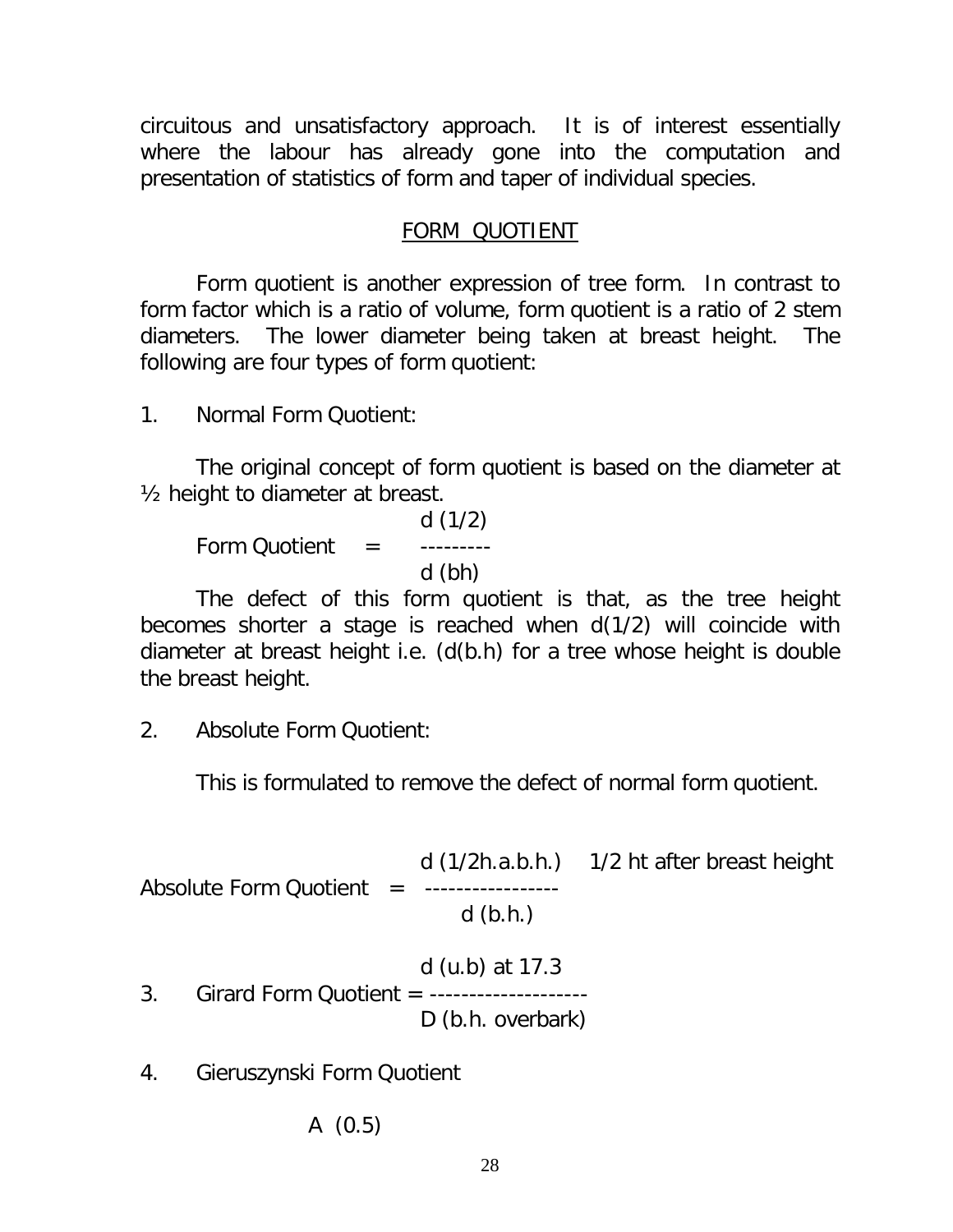= --------- A (0.1)

Where  $A(0.5)$  = cross sectional area at  $\frac{1}{2}$  stem length  $A(0.1)$  = cross sectional area at 0.1 stem length (starting from the base).

#### FORM POINT

This is another index of tree form. It is based on the mechanistic theory i.e. the form of trees depends on mechanical stress to which a stem is subjected e.g. dynamic stresses resulting in bending moment induced by wind and static forces due to crown weight.

It is assumed that the form of a stem is dependent on the position of the point of greatest resistance to wind pressure called the Form Point. The form point is located at the centre of gravity of the crown.

#### FORM CLASS

This is the expression of form point as a percentage of tree total height. The following procedure is used to determine the form class of a tree: The position of form point is estimated by eye. The ratio of this height (from tree base) to the total height in percentage constitutes the tree's form class:

|            |          | Height of form point      |  | 100           |
|------------|----------|---------------------------|--|---------------|
| Form Class | $\equiv$ | ------------------------- |  | $- - - - - -$ |
|            |          | Total tree height         |  |               |

#### ESTIMATION OF VOLUME OF STANDS

A stand may be defined as an aggregation of trees in a specific area, and sufficiently uniform in composition, age, arrangement etc. to distinguish it from forest on adjoining areas. Stand volume estimation usually involves sampling techniques. An estimate of stand volume with an assignable error is sort.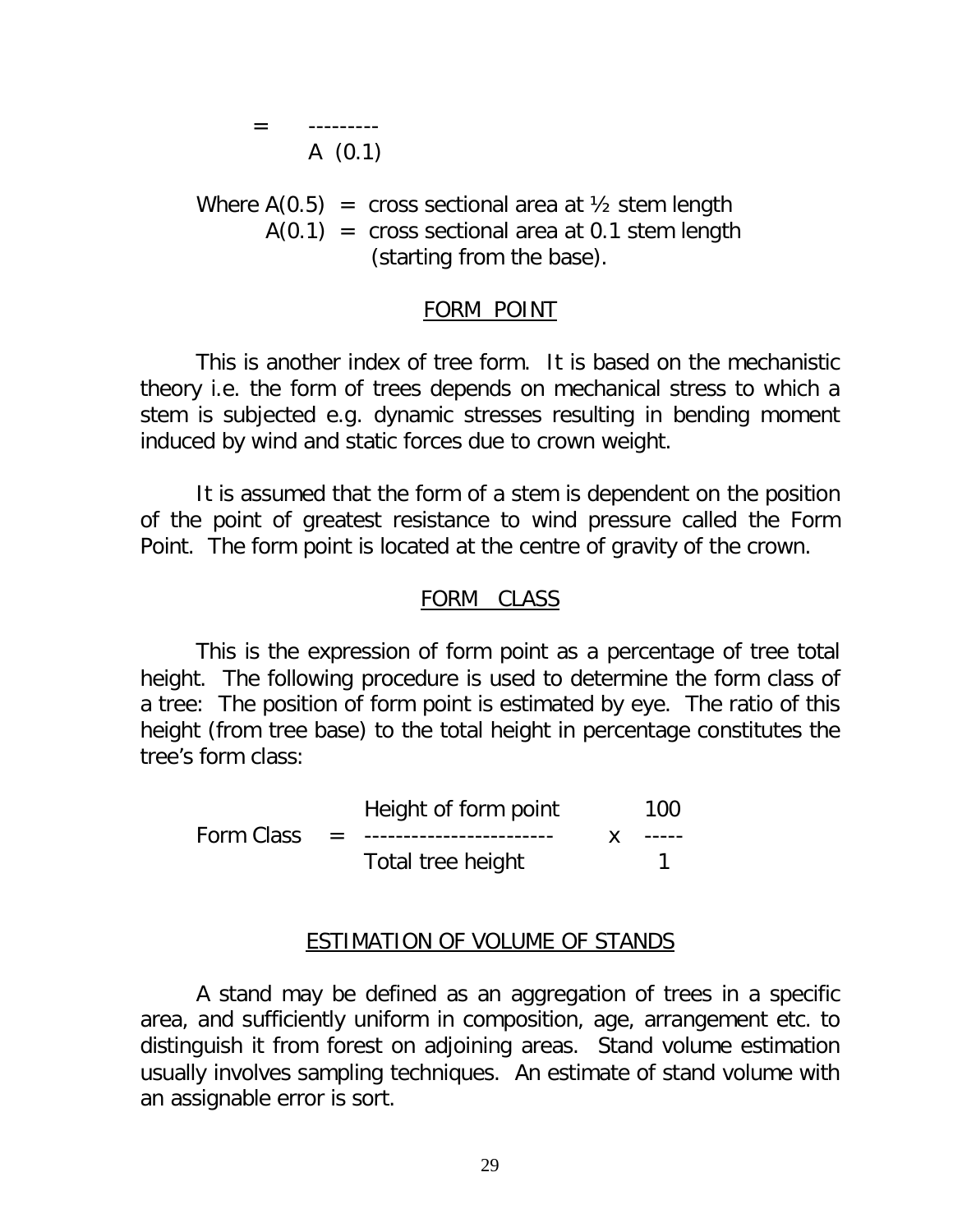There are 3 major approaches to Stand Volume Estimation:

- (i) Sample Tree Method
- (ii) Graphical or Regression Method
- (iii) Volume from Aerial Photographs.

### SAMPLE TREE METHOD:

Sample trees are selected. Their volumes are obtained and then extrapolated to give estimates for stand volume.

### GRAPHICAL OR REGRESSION METHOD:

In the graphical method, relationship is established between individual stem volume and an easily measurable statistics (Dbh or Gbh). Graph is then plotted and used to estimate sample tree volumes which are subsequently applied to stand enumeration to obtain stand volume.

### AERIAL PHOTOGRAPH VOLUME ESTIMATION METHOD:

This method entails direct estimation of stand volume from aerial photographs through prior knowledge of the relationship of air crown cover and stand volume.

### SAMPLE THREE METHOD:

This approach is the oldest method of stand volume estimation in Forestry but it is being superseded by volume table method. Relatively, few trees are measured into details and stand volume is derived generally from the formula  $V = V$ (mean tree) x No. of trees in stand. Three systems are distinguishable:

- (a) Concrete/Direct-crop volume is calculated from concrete sample trees by proportion.
- (b) Concrete/Graphical (as for "a") but graphical methods are used.
- (c) Abstracts Volume is calculated from abstract sample trees obtained from graphs and volume tables.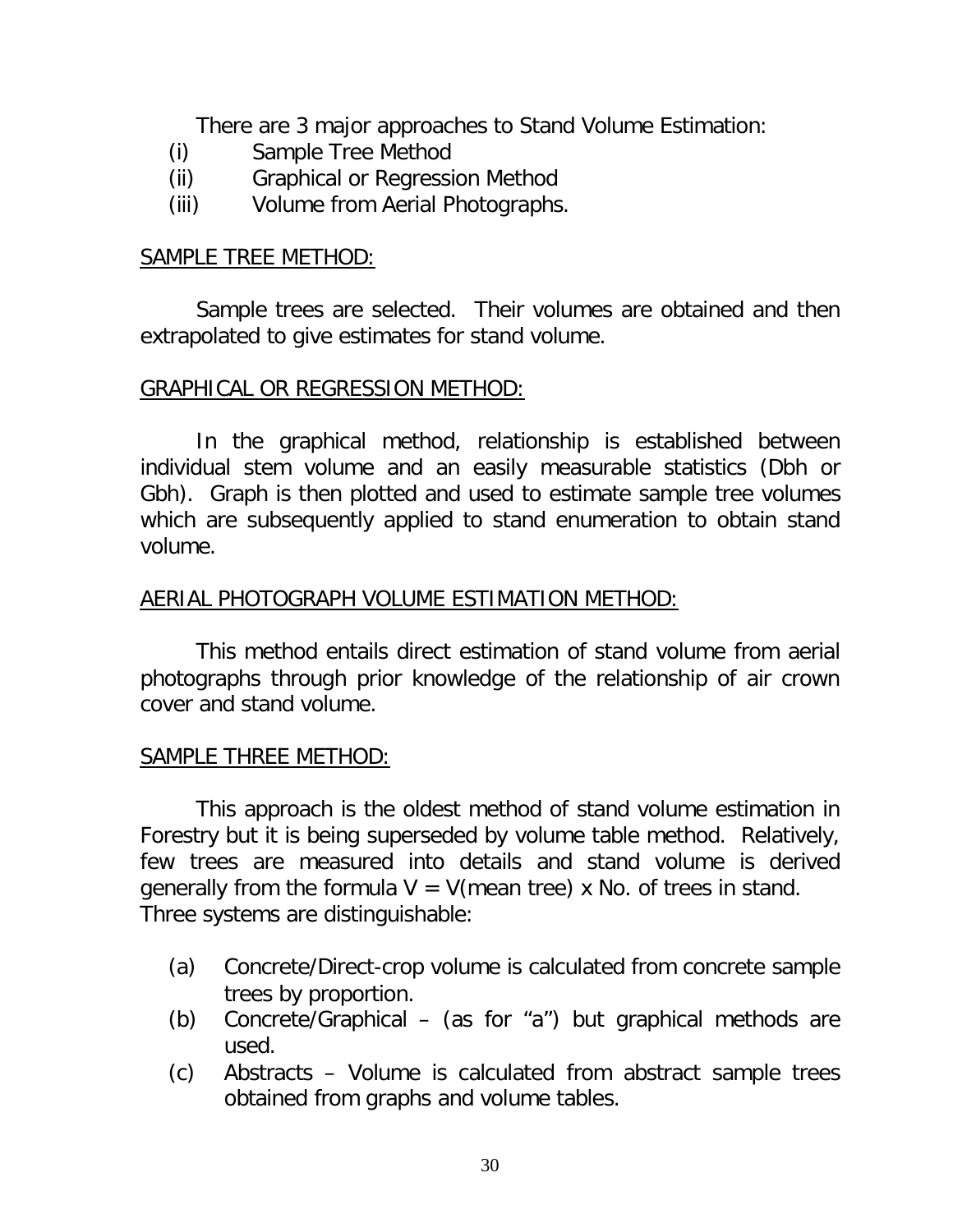### CONCRETE DIRECT METHOD:

(i) Selection of Sample Trees:

Sample trees are chosen from trees with diameters as near as possible to tree of mid basal area and are expected to conform in height, stem and crown shape to the mean tree. This is impossible in practice.

(ii) No. of Trees:

This is variable, general rules are impracticable because of varying circumstances of stands and growth. The more varied the stand the greater the number of sample trees required.

(iii) Measurement of Sample Trees:

Where possible sample trees should be felled for measurement and are usually selected from thinning or the surrounds.

Method 1 – Simple Sample Tree Selection.

Enumerated trees are grouped in diameter classes (1" or 2.5cm). One or more trees are selected from each class and measured for volume. There is therefore a disproportionable weight in sample in this method. Using the formula

$$
V = \frac{V \times S}{S}
$$

where  $V =$  volume of diameter class

 $v =$  volume of sample trees (s)

 $S =$  basal area of diameter class

 $s =$  basal area of sample tree  $(s)$ 

Method 2 – Arithmetic Mean Method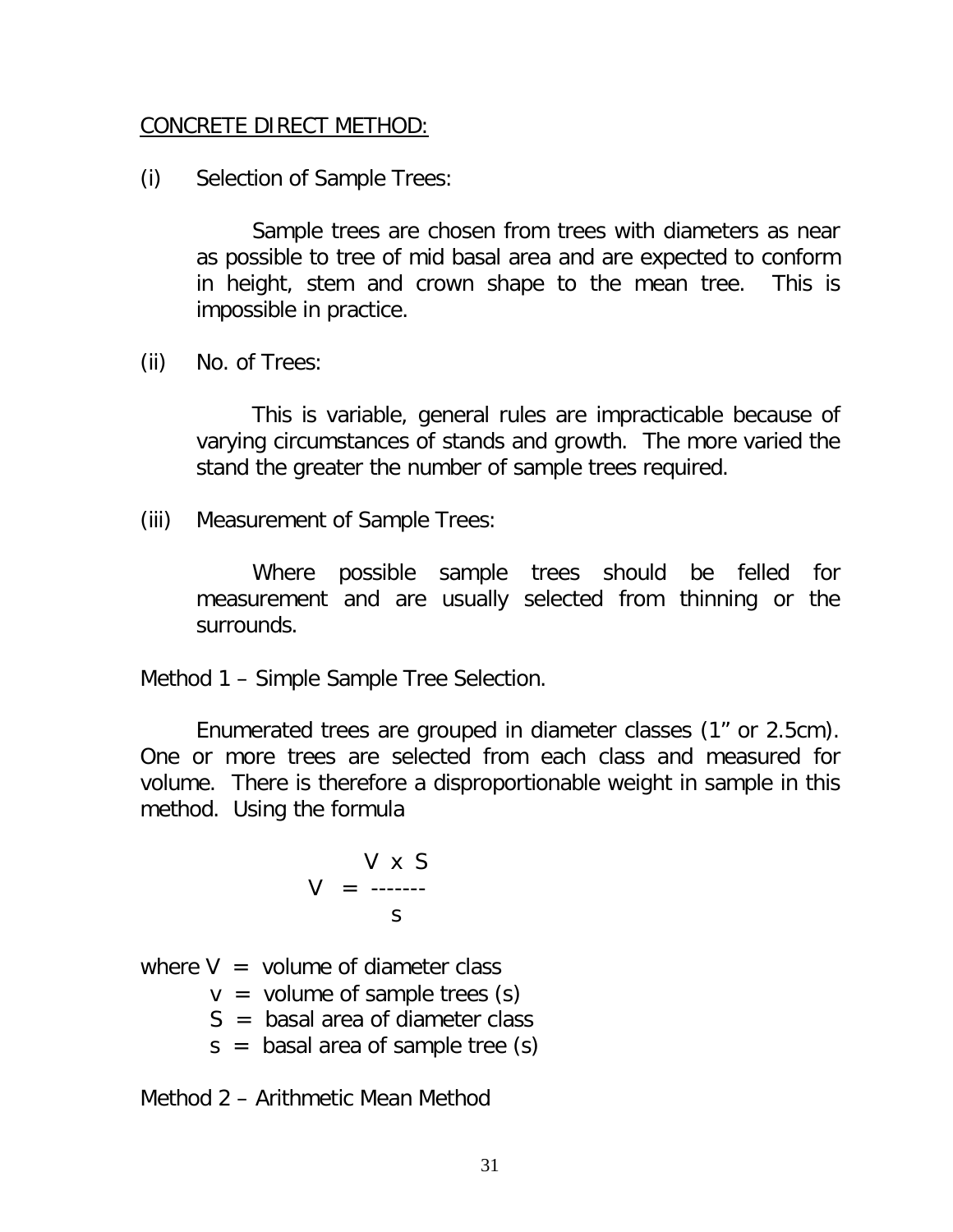Enumeration and calculation are done as in method 1. The basal area of plot mean tree is calculated from the formula

Sum of Basal Area

---------------------- Total no. of trees

Mean basal area is concerted to diameter. Abeokuta 3 – 5 mean trees are selected and measured for volume. Volume of the plot is calculated using the formula:

V x S  $V =$  ------- s Method 3 – Huber's Method.

Group enumerated trees into equal number of diameter classes. Several classes are then grouped together and a mean tree is calculated for each group. The procedure for method 1 is calculated for each group. The procedure for method 1 is then followed. This method requires fewer sample trees than method 1.

Method 4 – Urich's Method:

A more efficient method than method 3. Grouping is done is such a way that each group has the same number of trees. Equal number of sample trees are measured from each group.

V x S Volume of the plot  $= V =$  -------s

where  $v =$  total volume of sample tree  $s =$  total basal area of sample tree

 $S =$  total basal area of plot.

This method is used by the British Forestry Commission for determining volume of temporary sample plots for Yield Table Construction. It is not necessary to calculate group volume in this method.

Method 5 – Hartig's Method: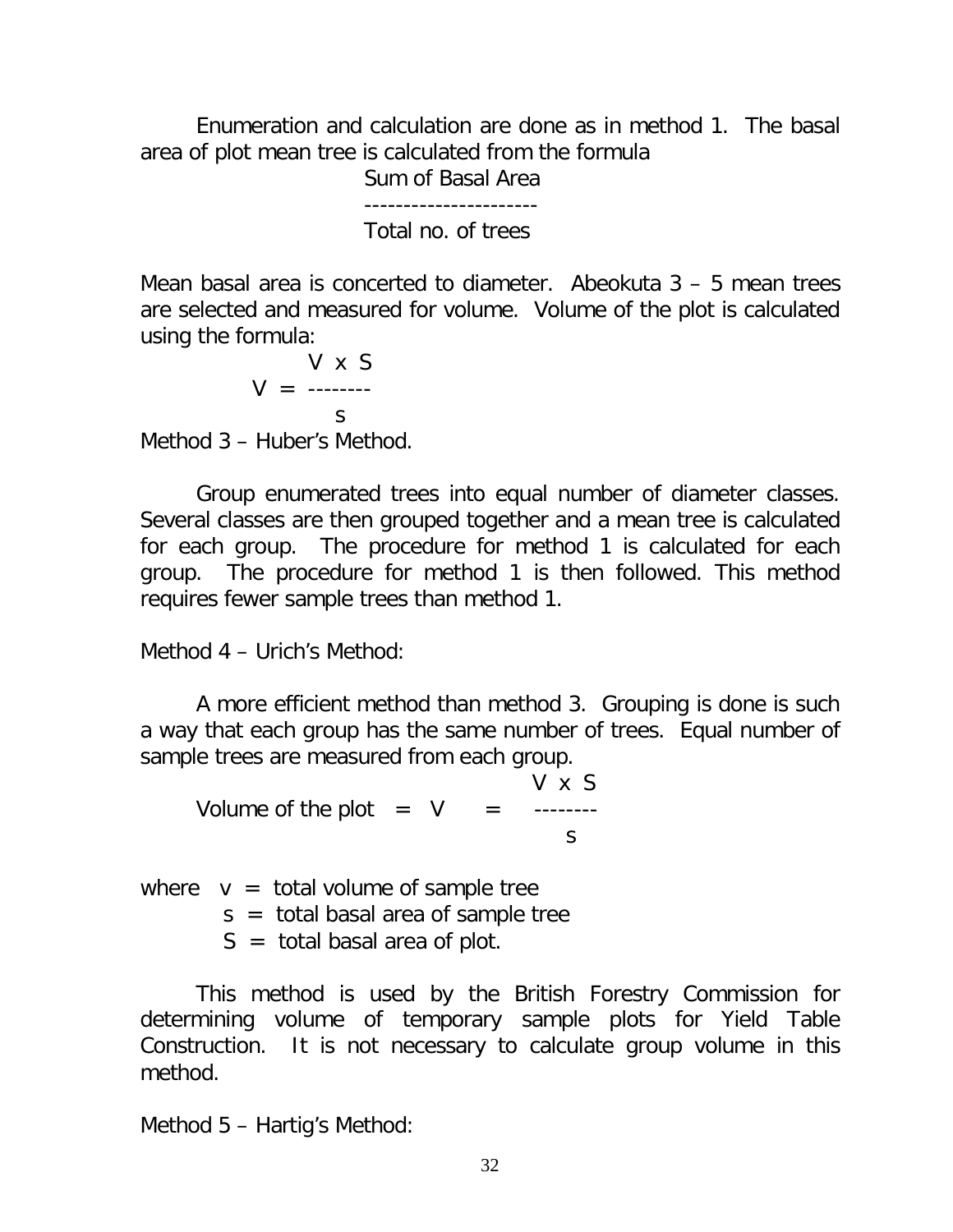This involves groups of equal basal area. It is assured that errors of volume estimates are proportional to group volumes and are compensating. Group volumes are calculated separately using the usual formula.

Method 6 – Block Method:

This method aims at removing defects in the former methods. The defects are that the same trees are not being sampled at each remeasurement of a permanent sample plot and that final crop trees are grouped in the thinnings at each measurement. In this method therefore, the largest trees are in group one, the next largest in group two etc, the number of trees increasing in the lower groups. There is therefore a selection of greater number of sample trees for groups containing the larger trees on account of the greater economic importance of the latter. The volume of each group is calculated as before from mean basal area sample trees. Not less than 2 trees are measured for each group.

### CONCRETE/GRAPHICAL METHODS:

Sample trees are selected without regard to grouping, instead selection covers the whole range of diameter classes. A graph is prepared from the data obtained.

(i) Volume Curve Method:

Volume of sample trees are plotted against diameter and a smooth curve is drawn. The mean tree diameter is calculated and its volume read off the graph.

$$
V (gp) = v x n
$$

 $V$  (qp) = volume of girth class

 $v =$  volume of mean tree

 $n =$  number of trees in the group.

(ii) Form Factor Method: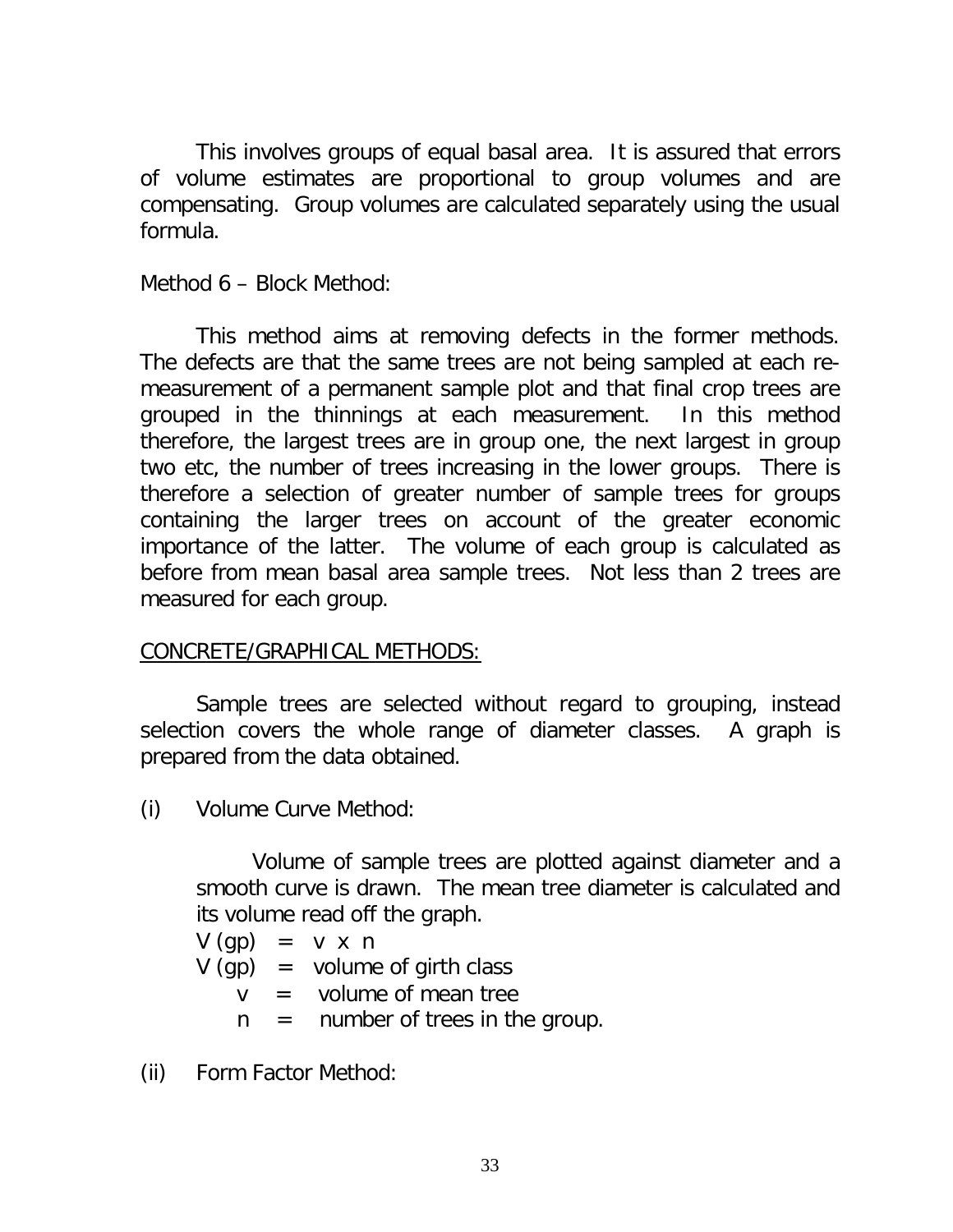This is similar to the first method but form factor diameter curve is used. Diameter/height graph is prepared. The diameter of the mean tree of each group is calculated. Its form factor and mean height are read from the graph and its volume obtained from

- $V = S.n.f.$
- S = basal area of sample tree
- $h =$  mean height
- $f =$  mean form factor.

### ABSTRACT METHOD

Abstract sample trees are used. Any method of grouping except the arithmetic mean method is allowed. Height/diameter graph is prepared from sample trees of each group. Then for each group, calculate mean tree diameter, read height from graph, read volume from volume table using height and diameter. Obtain group volumes and then plot volumes from this abstract sample trees. This method presupposes the existence of volume tables.

## CRITICISM OF SAMPLE TREE METHODS

- 1. They are inconvenient, though this is not peculiar to sample tree methods.
- 2. Methods of selection of sample trees are frequently prone to errors.
- 3. Sample is usually small, hence representativeness is dubious.

### VOLUME TABLE METHOD OF VOLUME ESTIMATION

The volume table method was mentioned under approach (b) of the last lecture.

### DEFINITION:

The tree volume table is a statement of the AVERAGE value of VOLUME of a tree of a particular DIMENSION.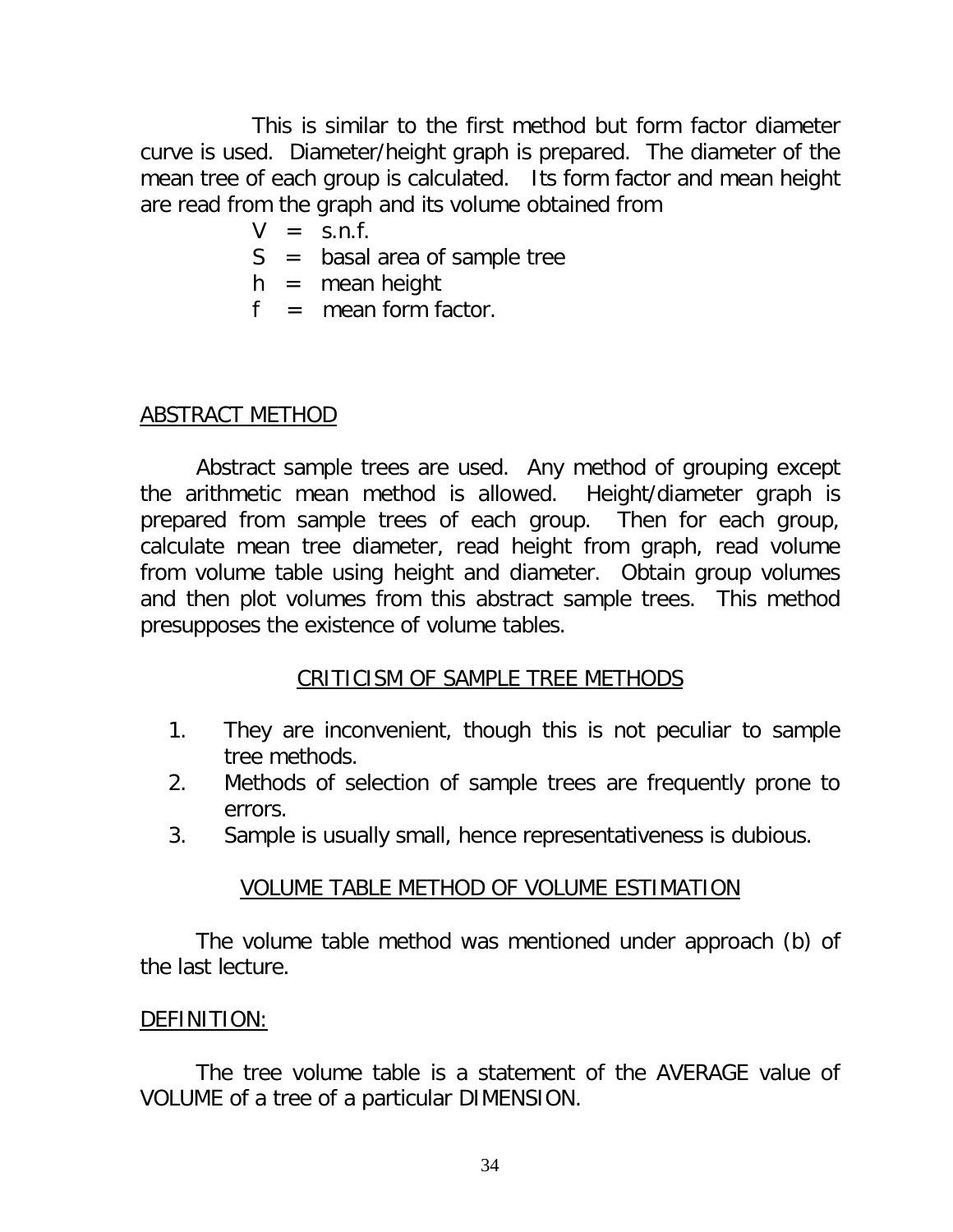### AVERAGE:

Trees are irregular enfid bodies and appearances are bound to occur in volumes of trees of the same dimensions. Volume is determined by any of graphical, sectional or other methods and it provides only an estimate.

Dimensions imply limited statistic e.g. D.b.h. over bark, height and expression of taper.

The main purpose of tree volume table is for application to standing trees to give average volume of a number of trees in dimension classes.

### REQUIREMENTS OF A GOOD VOLUME TABLE METHOD

- 1. The ideal method should be simple i.e. free of complex mathematics and should involve relatively few parameters.
- 2. A large number of tree measurements must be available to give well defined trends.
- 3. Need of special equipment should be held to a minimum.
- 4. It should be objective and hence graphical representation of relationship should be by straight lines rather than curves.
- 5. It should lead to reasonably accurate results of predictable precision.

## REQUIREMENTS FOR THE CONSTRUCTION OF VOLUME TABLE

### A. DIRECT CONSTRUCTION

- 1. The following specifications are necessary at the planning stage:
	- (a) Tree statistic or statistic to be employed.
	- (b) The type of volume to be estimated.
	- (c) Species to be considered.
	- (d) Territorial range of species selected.
	- (e) Size of range covered.
	- (f) Degree of precision required.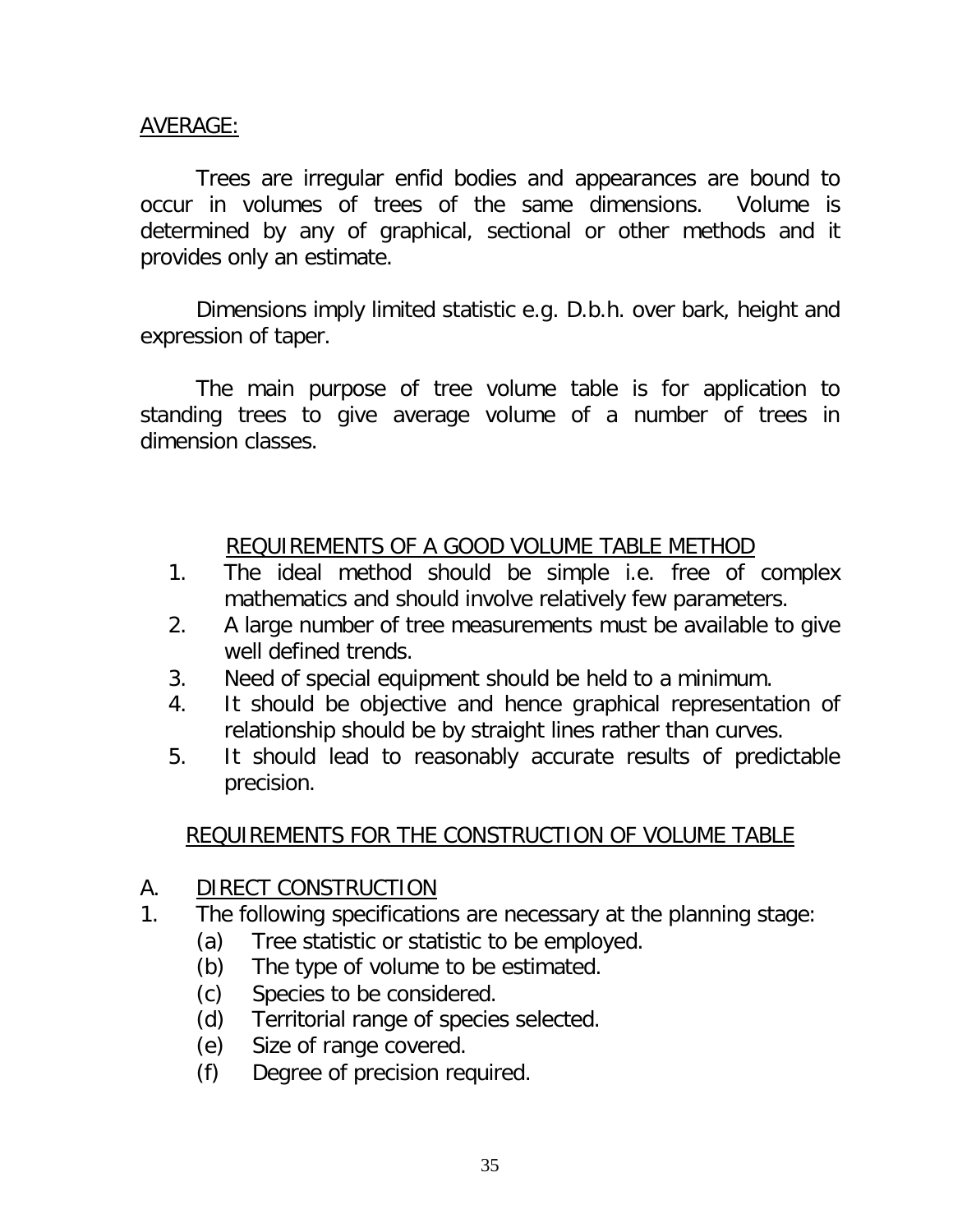2. A Sampling Operation:

Sufficient data within limit set by time and cost.

3. Establishment and Computation of the Volume:

Tree statistics are tested in diverge combination of variables. The best equation with lowest standard error or highest correlation coefficient should be chosen. Precision and biased are important.

Biased regression is one which overestimates younger tree volumes and underestimate volume of larger trees.

Biased Regression

4. Presentation:

The print-out should be convenient and should contain texts in identification material, descriptive materials including extent of extrapolation; comparative material in form of existing volume table for testing purposes and instruction for application and modification particularly local correction factors.

### B. INDIRECT CONSTRUCTION

Indirect method may involve relating tree diameter and height to an indirect measure of volume like form factor or taper and the construction of the volume table as a separate step from the form factor table or taper curves.

Requirement presupposes the existence of a body of information on the tree form.

There are 2 types of Volume Tables, namely:

1. Local Volume Table: which is for a specific locality. It consists of one independent variable which is the dbh i.e. volume related to dbh.